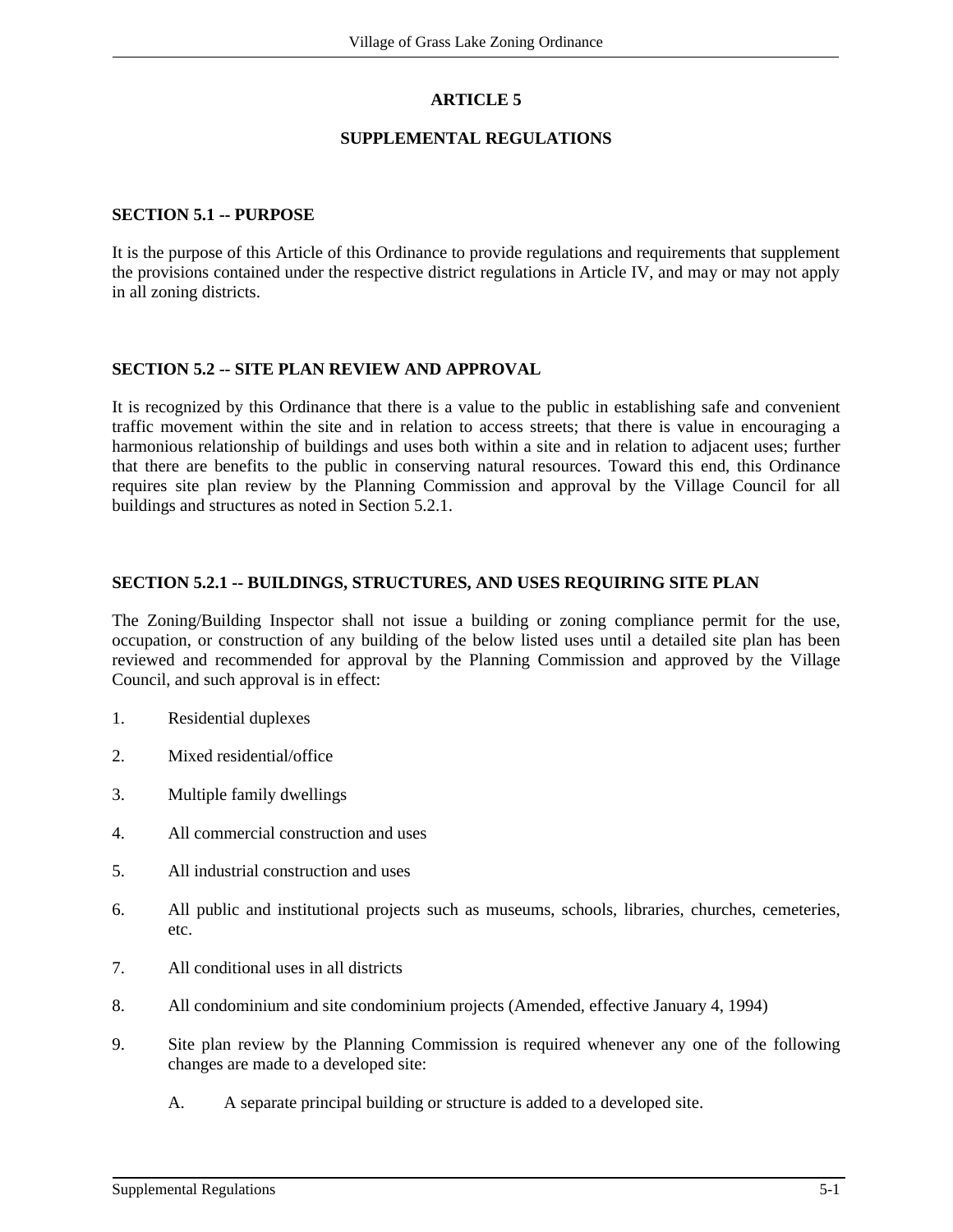- B. A site is razed and a new principal building or structure is erected.
- C. Additional off-street parking is needed in addition to that already provided. (Amended, effective December 30, 2000)

### **SECTION 5.2.2 -- APPLICATION AND FEE FOR SITE PLAN REVIEW**

Any person may file a request for a site plan review by the Planning Commission by the filing with the Village Clerk the completed application upon the forms furnished by the Clerk and payment of a fee established by resolution of the Village Council of Grass Lake. As an integral part of said application, the applicant shall file at least two (2) copies of a site plan.

#### **SECTION 5.2.3 -- PLANNING COMMISSION REVIEW OF SITE PLAN**

Upon receipt of a complete site plan from the Clerk, the Planning Commission shall undertake a study of the same and shall, within forty-five (45) days, make recommendations concerning such site plan. If either major deficiencies are found during this review, or an incomplete site plan has been submitted, or changes or modifications in the proposed site plan are needed to achieve conformity to the standards in the Ordinance, the applicant will be notified of these in writing. Upon receipt of a revised plan from the applicant, the applicant will be placed on the next available agenda (or that of a Special Meeting if the applicant makes such a request). The Planning Commission will forward its recommended to the Village Council within forty-five (45) days. The Planning Commission may extend this time for periods not to exceed thirty-one (31) days each if such extensions are necessary for adequate review. (Amended, effective December 30, 2000)

## **SECTION 5.2.4 -- REQUIRED DATA FOR DETAILED SITE PLAN**

Every site plan submitted to the Planning Commission shall, depending on the nature of the proposed project, be in accordance with the requirements stated in either section 1 *or* 2 and 3 below. (Amended, effective September 27, 1999.)

- 1. Every site plan submitted, except site plans for uses as prescribed in Section 5.2.4.2 of this Ordinance (below), shall be drawn to a readable scale and include the following details:
	- A. The name and address of the property owner, name and address of the applicant (if different), scale used, a north arrow, proposed use of the property, the date that the plan was prepared, and the name and address of the preparer if different than the owner or applicant.
	- B. The location, and all boundaries of the property and dimensions and the location and use of all existing structures.
	- C. The location, size, and a brief description of any proposed construction of new structures or additions to existing structures.
	- D. The location of all existing and proposed streets, parking lots, driveways, signage, and other improvements to be constructed or used in the proposed project.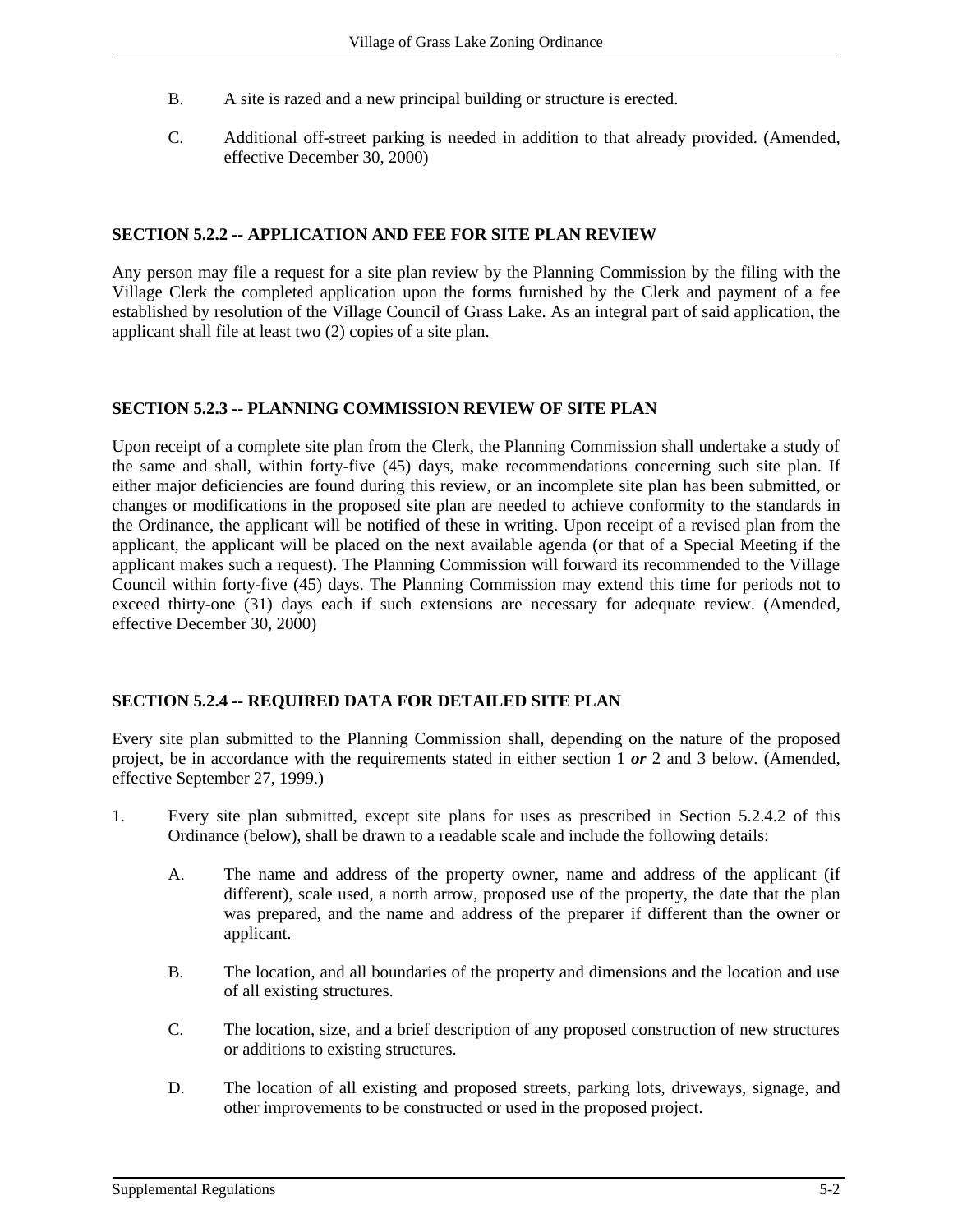- E. The current zoning classification of the subject property and that of all adjacent properties.
- F. A listing of current utilities and any proposed/required updates.
- G. Any proposed changes to topography and other natural features.
- H. Any other information which you think would be helpful to the planning commission during the review of this site plan.
- 2. Site plans submitted for the following uses shall be subject to the requirements of Section 5.2.4.3. (Amended, effective September 27, 1999.)
	- A. New construction of a multiple-family building containing four (4) or more dwelling units.
	- B. Any project involving more than one multiple-family building on a lot, parcel, or series of lots under one (1) ownership.
	- C. An office in a residential district.
	- D. Condominium and site condominium projects.
	- E. Private roads
	- F. Mobile home parks
	- G. All new commercial and industrial construction (amended, effective march 1, 2004)
	- H. The following conditional uses:
		- 1) Mobile home subdivisions
		- 2) Automobile repair garages
		- 3) Hotels and motels
		- 4) Drive-in or drive-thru businesses, including drive-in theaters
		- 5) Automobile wrecking and salvage yards
		- 6) Bulk storage of explosives or flammable liquids
- 3. Site plans submitted for uses prescribed in Section 5.2.4.2 shall be submitted in accordance with the following requirements: (amended, effective September 27, 1999)
	- A. The site plan shall be of a scale not to be greater than one (1) inch equals twenty (20) feet nor less than one (1) inch equals two hundred (200) feet, and of such accuracy that the Planning Commission can readily interpret the site plan, and shall include more than one drawing where required for clarity.
	- B. The property shall be identified by lot lines and location, including dimensions, angles, and size, and correlated with the legal description of said property. Such plan shall further include the name and address of the property owner, developer, and designer.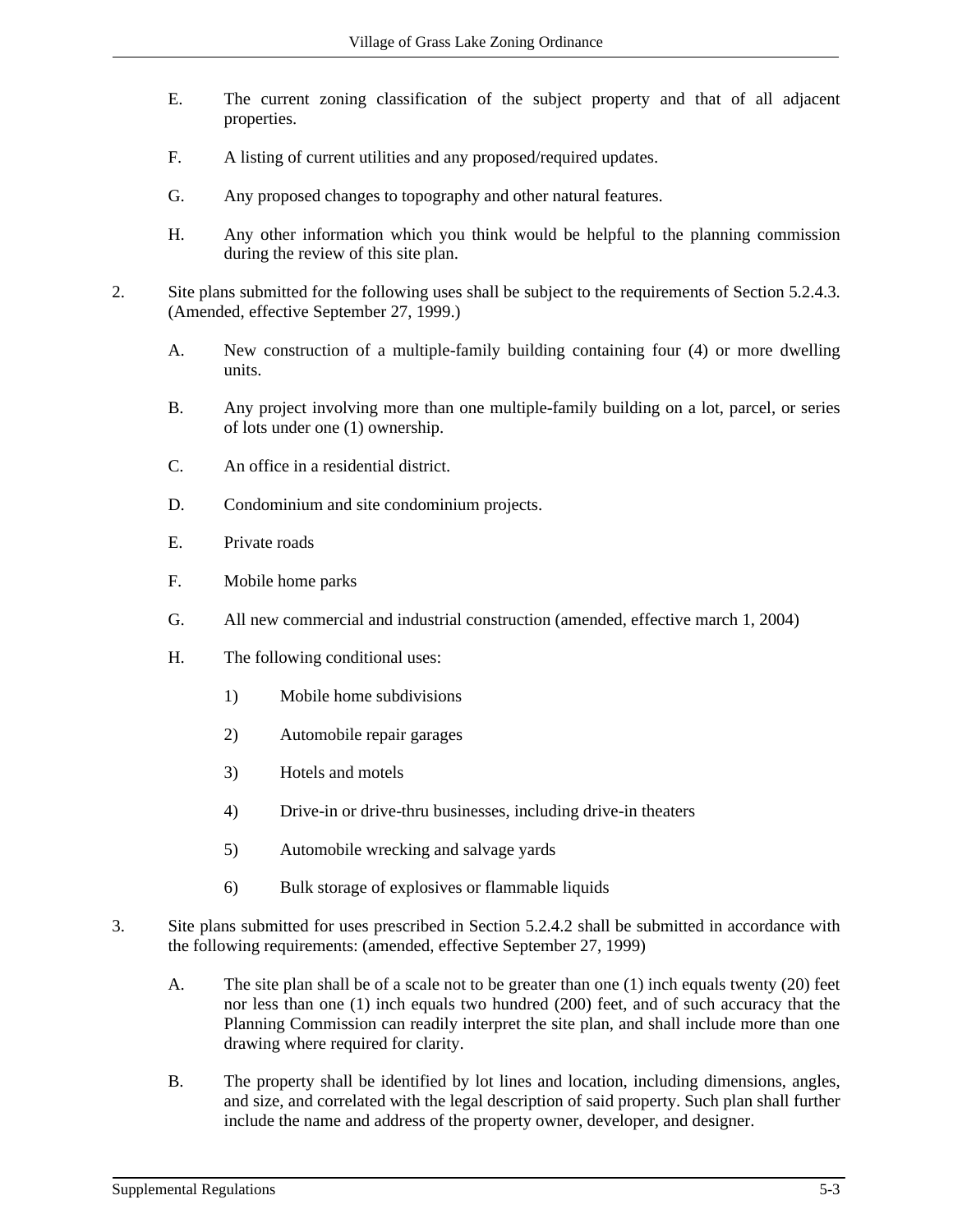- C. The site plan shall show the scale, north point, boundary dimensions; topography (at least two foot contour intervals); and natural features such as woodlots, streams, rivers, lakes, drains, and similar features.
- D. The site plan shall show existing man-made features, such as buildings; structures; high tension towers; pipe lines; and existing utilities, such as water and sewer lines, excavations, bridges, culverts, drains, and easements, and shall identify adjacent properties and their existing uses.
- E. The site plan shall show the location, proposed finished floor and grade line elevations, size of proposed principal and accessory buildings, their relation one to another and to any existing structures on the site, the height of all buildings and square footage of floor space. Site plans for residential development shall include a density schedule showing the number of dwelling units per net acre, including a dwelling schedule showing the unit type and number of each unit type.
- F. The site plan shall show the proposed streets, driveways, sidewalks, and other vehicular pedestrian circulation features within and adjacent to the site; also, the location, size, and number of parking spaces in the off-street parking area, including handicapper spaces as required by the Michigan Barrier Free Code, and the identification of service lanes and service parking. Any proposed exterior lighting and signage shall also be indicated. (Amended, effective March 1, 2004)
- G. The site plan shall show the proposed location, use, and size of open spaces; and the location of any landscaping, fences, or walls on the site. Any proposed alterations to the topography and other natural features shall be indicated. The site plan shall further show any proposed location of connections to existing utilities and proposed extensions thereof.
- H. Any site plan application subject to Planning Commission review shall include a photometric plan overlaid on the site plan illustrating the planned layout and footcandles of site lighting. The following are required for review:
	- 1) Lighting plan showing light pole and fixture locations and type designations;
	- 2) Photometric plan showing horizontal luminance levels in a point by point format with contour lines. Canopy lighting will also be included in luminance levels; and
	- 3) Lighting manufacturer's equipment specifications and data sheets.
- I. A vicinity map shall be submitted showing the location of the site in relation to the surrounding street system.
- J. The site plan will include a schedule of any project phasing. When a project is proposed for construction in phases, the planning and design shall be such that, upon completion, each phase shall be capable of standing on its own in terms of the presence of services, facilities, and open space and shall contain the necessary components to protect the health, safety and welfare of the project users and/or residents. (Amended, effective August 18, 2002)
- K. For any projects involving construction of multiple principal buildings and/or significant site improvements (roads, sidewalks, parking areas, grading, underground utilities, exterior lighting), the site plan will include a projected schedule for the installation of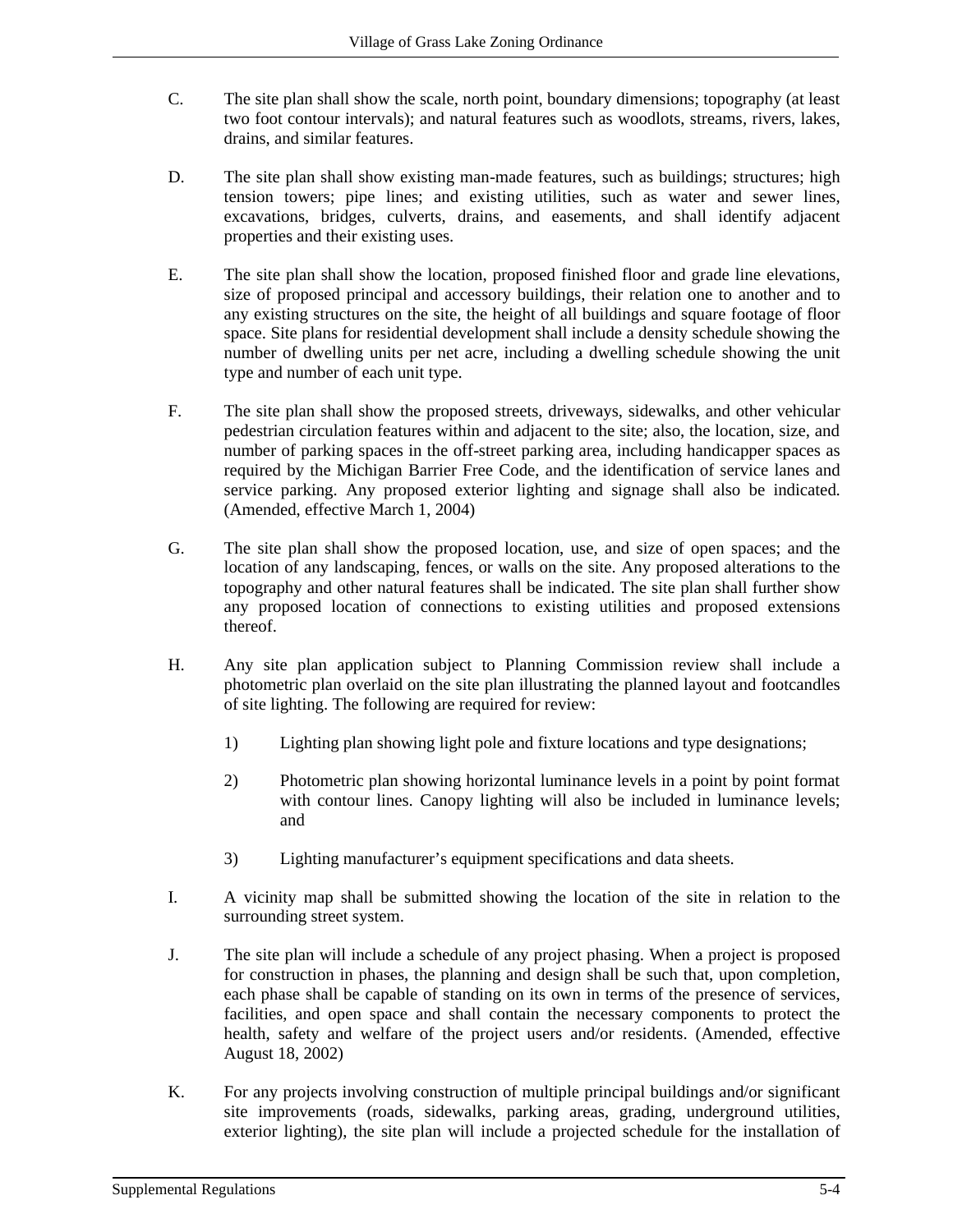these site improvements that will be reviewed by the Village Engineer. (Effective March 1, 2004) (Amended, effective May 20, 2009.)

#### **SECTION 5.2.5 -- STANDARD FOR SITE PLAN REVIEW**

In reviewing the site plan, the Planning Commission shall ascertain whether the proposed site plan is consistent with all regulations of this Ordinance. Further, in consideration of each site plan, the Planning Commission shall find that provisions of this Ordinance as well as the provisions of the zoning district in which said buildings, structures, and uses as indicated in the proposed site plan have been satisfactorily demonstrated and met by the applicant according to the standards set forth in Section 5.3.5. The Planning Commission reserves the right to request additional information it deems necessary to complete the review of any submitted site plan. Any costs incurred for additional reviews are the responsibility of the applicant. (Amended, effective September 27, 1999 and December 30, 2000)

#### **SECTION 5.2.6 -- VILLAGE COUNCIL APPROVAL OF SITE PLAN**

Within forty-five (45) days from the date of the Planning Commission's recommendation, the Village Council shall review the Planning Commission's findings and recommendations and shall approve, conditionally approve, or deny a site plan. The Council shall notify the applicant in writing of its action within ten (10) days of the decision, including any changes necessary to meet the standards outlined in Section 5.2.5 and any performance guarantee required under Section 5.2.9. A zoning compliance permit and a building permit shall not be issued until the site plan has been approved by the Village Council.

Upon the Village Council approval of a site plan the applicant shall file with the Clerk four (4) copies thereof, amended as necessary. The Clerk shall within ten (10) days transmit to the Zoning Inspector one (1) copy with the Clerk's certificate affixed thereto, certifying that said approved site plan conforms to the provision of this Ordinance and that any performance guarantee has been received.

The applicant may appeal the decision of the Village Council or any of the conditions placed on the proposed development by notifying the Zoning Board of Appeals in writing. Such appeal shall be made within thirty (30) days of the Village Council's decision and shall specify what conditions are being appealed. (Amended, effective March 6, 1995 and amended, effective September 27, 1999).

#### **SECTION 5.2.7 -- EXPIRATION OF SITE PLAN APPROVAL**

A site plan shall expire, and be of no effect, three hundred and sixty-five (365) days after the approval thereof unless actual construction/development, either through issuance of a building permit or construction of site improvements in accordance with a submitted and approved schedule (5.2.4.c (10)), has been commenced in accordance with the approved site plan. If construction and development is commenced within that period, the approval will be valid for five (5) years from the date of approval.

If, following the start of construction, work ceases for a period of one hundred eighty (180) days or more, site plan approval shall expire.

The Planning Commission shall be permitted to extend the period of effectiveness of a site plan approval once and not to exceed one hundred eighty (180) days upon good cause shown if such request is made prior to the expiration of the original site plan approval. Such extension may be granted by the Planning Commission after determination that there have been no zoning ordinance changes effective since the site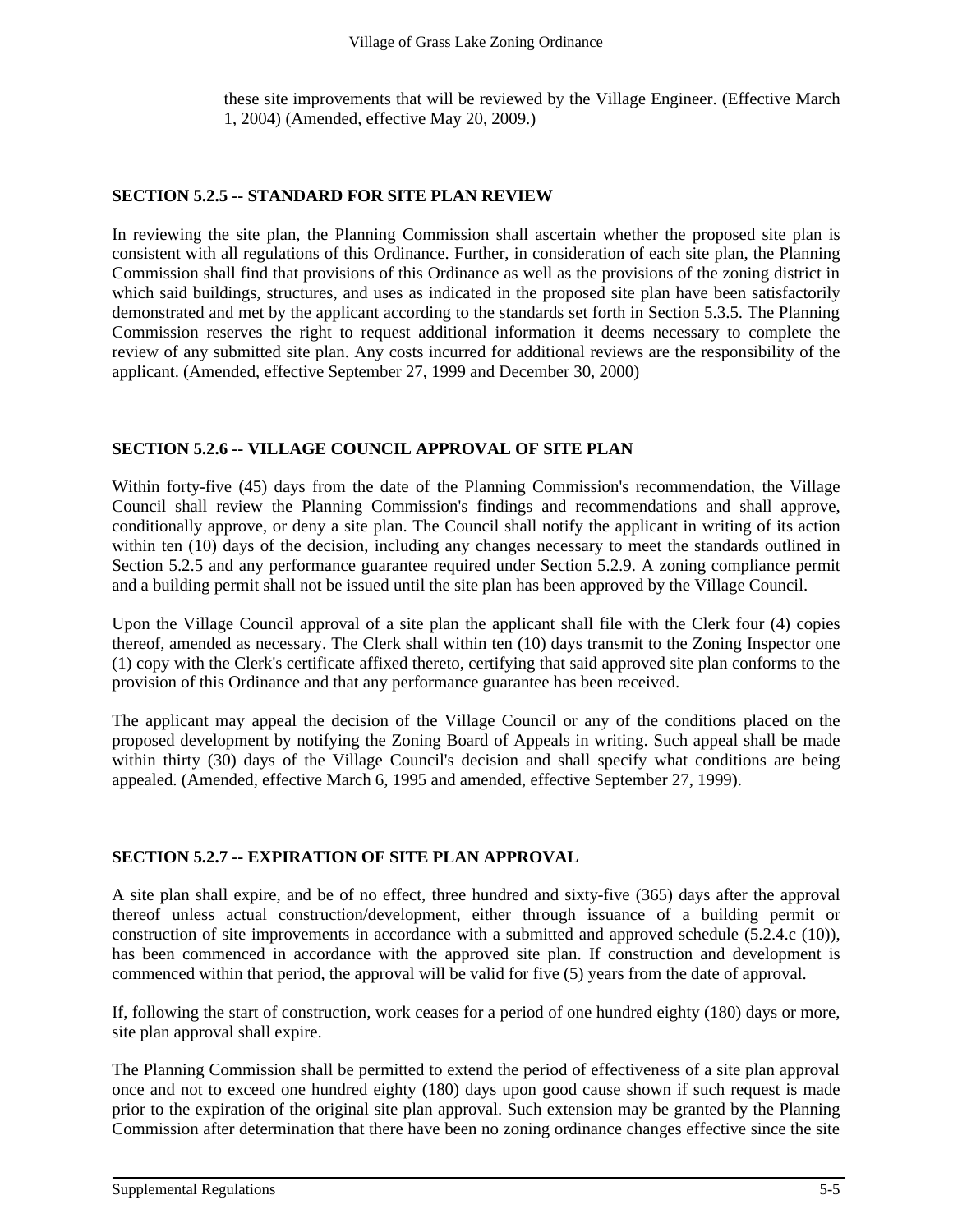plan approval which would apply to the development. In the event of such ordinance changes, an extension may be granted by the Planning Commission only upon agreement by the applicant to comply with all such ordinance changes for any portions of the project on which construction has not been started, and submission of a site plan which has been modified accordingly. (Amended, effective March 1, 2004)

# **SECTION 5.2.8 -- FLEXIBLE LANDSCAPING**

If, in the opinion of the Planning Commission, the characteristics of the site achieve the spirit and intent of this ordinance or the strict enforcement of landscaping standards would serve no purpose, the Planning Commission may recommend the rearrangement, reduction, or waiver of the requirements without the need for a variance from the Zoning Board of Appeals. (Effective February 15, 1996).

## **SECTION 5.2.9 -- PERFORMANCE GUARANTEES**

To assure the orderly completion of a land development project, at the recommendation of the Village of Grass Lake Planning Commission, and approved by the Village Council, the builder or developer shall be required to post a Guarantee in the form of a Performance Bond or Cash Deposit.

- A. The Guarantee shall be provided after a final site plan is approved by the Planning Commission but prior to issuance of any building or utility permits for any building that is covered by the site plan. The guarantee shall cover Site Improvements shown on the approved site plan that will not be completed prior to the issuance of the Certificate of Occupancy. Site Improvements shall include, but are not limited to, sidewalks, grading, required landscaping, required visual screens or fencing, storm drainage facilities, exterior lighting, and utilities.
- B. The applicant shall provide a cost estimate of the improvements to be covered by the Guarantee and such estimate shall be verified as to amount by the Village Engineer/Landscape Architect at the applicant's expense.
- C. If the applicant shall fail to provide any Site Improvement according to the approved plans within the time specified in the Guarantee, the Village Council shall be entitled to enter upon the site and complete the improvements. The Village Council may defray the cost thereof by the use of the deposited security, or may require performance by the bonding company.
- D. If a cash deposit is used, the applicant will provide a projected work schedule and completion dates. The applicant and the Village Council shall decide at the time of deposit on the means of rebating portions of the deposit in proportion to the amount of work to be completed. The balance of the deposit will be rebated upon completion of the final inspection.
- E. The Zoning Administrator shall refuse to sign a Certificate of Occupancy until compliance with the approved Final Site Plan is achieved or until adequate security, as defined in this section, is provided.
- F. When all of the required improvements have been completed, the Zoning Administrator shall inspect the property and submit a written report to the Village Council. If the improvements are deemed satisfactory, the Council will notify the owner/developer in writing, attaching a copy of the Zoning Administrator's report and returning the Performance Bond or any remaining Cash Deposit. {Effective June 6, 1996, and amended, effective September 27, 1999}

## **SECTION 5.3 -- CONDITIONAL USES**

The formulation and enactment of this Ordinance is based upon the division of the Village of Grass Lake into districts in each of which are permitted specified uses which are mutually compatible. In addition to such permitted compatible uses however, there are certain other uses which may be necessary or desirable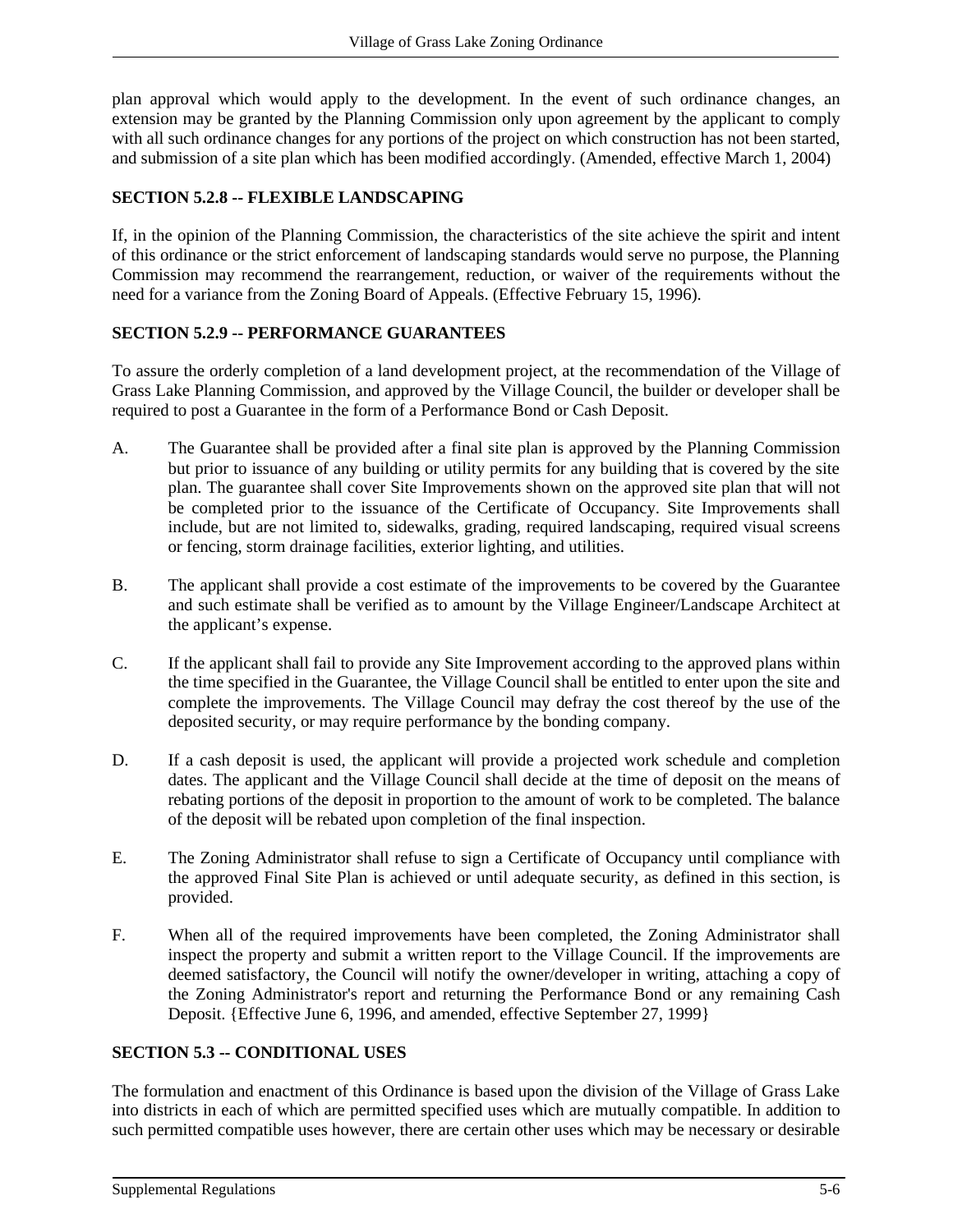to allow in certain locations in certain districts, but because of their actual or potential impact on neighboring uses or public facilities, need to be carefully regulated with respect to their location for the protection of the Village of Grass Lake. Such uses, on account of their peculiar locational need or the nature of the service offered, may have to be established in a district in which they cannot be reasonably allowed as a permitted use.

### **SECTION 5.3.1 -- AUTHORITY TO GRANT PERMITS**

The Planning Commission as hereinafter provided, shall have the authority to recommend to the Village Council to grant conditional use permits, subject to such conditions of design, operation, and safeguards as the Village of Grass Lake may determine for all conditional uses specified in the various district provisions of the Ordinance.

#### **SECTION 5.3.2 -- APPLICATION AND FEE**

Application for any conditional use permit permissible under the provisions of this Ordinance shall be made to the Planning Commission through the Village of Grass Lake Clerk by filing an official conditional use permit application form; submitting required data, exhibits, and information; and depositing the required fee as established by resolution of the Village Council except that no fee shall be required of any governmental body or agency. No part of such fee shall be returnable to the applicant.

### **SECTION 5.3.3 -- DATA, EXHIBITS, AND INFORMATION REQUIRED IN APPLICATION**

An application for a conditional use permit shall contain the applicant's name and address in full, a statement that the applicant is the owner involved or is acting on the owner's behalf, the address of the property involved; an accurate survey drawing, and a site plan in accordance with Section 5.2; and a statement of supporting data, exhibits, information, and evidence regarding the required findings set forth in this Ordinance.

## **SECTION 5.3.4 -- PUBLIC NOTIFICATION**

The Planning Commission shall hold a public hearing upon an application for a conditional use permit, notice of which shall be given in accordance with Section 6.8. (Amended, effective May 20, 2009.)

## **SECTION 5.3.5 -- REQUIRED STANDARDS AND FINDINGS FOR MAKING DETERMINATIONS**

The Planning Commission shall review the particular circumstances and facts of each proposed use in terms of the following standards and required findings, and shall find and record adequate data, information, and evidence showing that such a use on the proposed site, lot, or parcel meets the following requirements:

1. Will be harmonious with and in accordance with the general objectives, intent, and purposes of this Ordinance.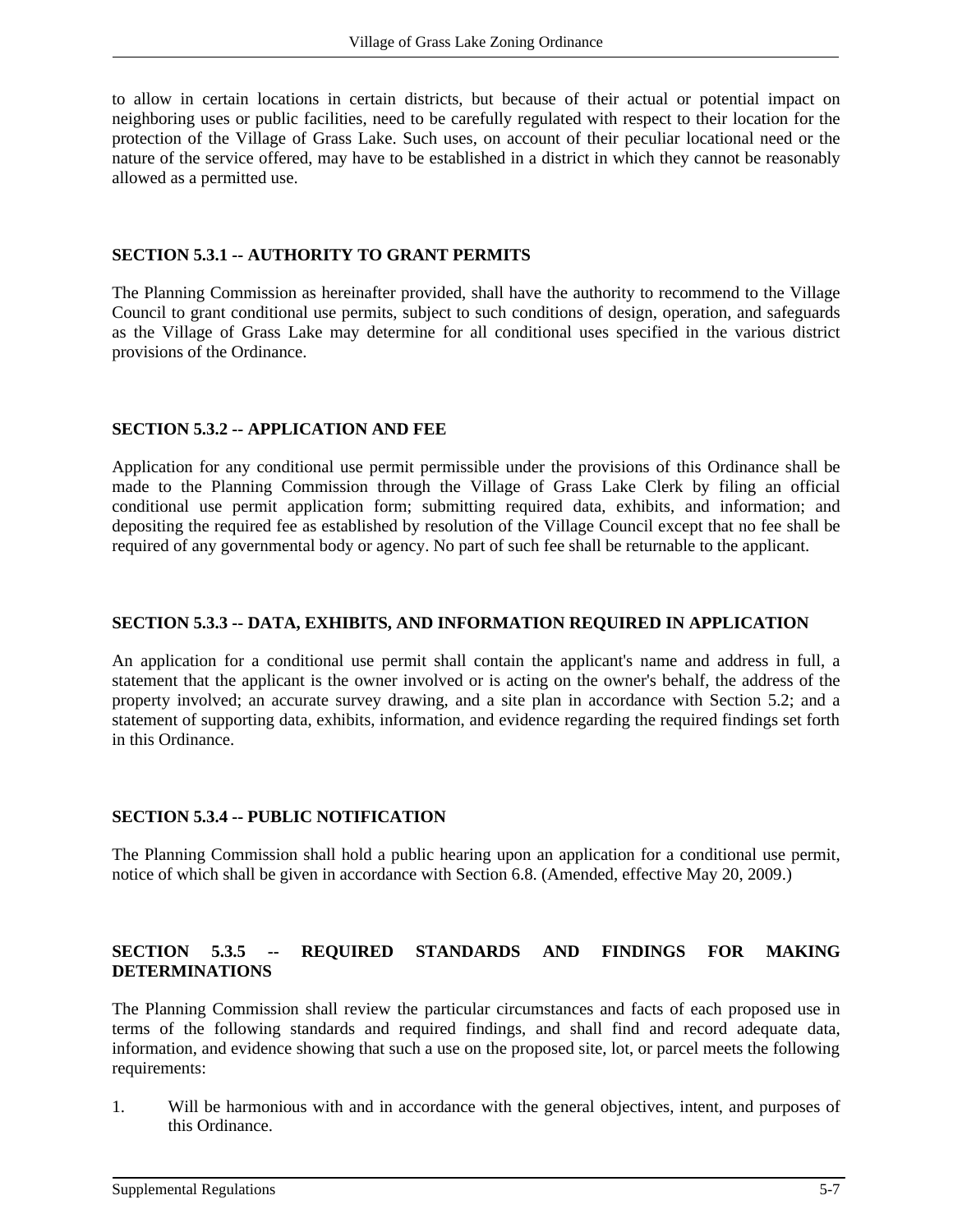- 2. Will be designed, constructed, operated, maintained, and managed so as to be harmonious and appropriate in appearance with existing or intended character of the general vicinity.
- 3. Will be served adequately by essential public facilities and services, such as highways, streets, police and fire protection, drainage structures, refuse disposal, or that the persons or agencies responsible for the establishment of the proposed use shall be able to provide adequately any such service.
- 4. Will not be hazardous or disturbing to existing or future neighboring uses.
- 5. Will not create excessive additional requirements at public costs for public facilities and services.
- 6. The use shall comply with any applicable standards of Section 4.7.

#### **SECTION 5.3.6 -- DETERMINATION AND IMPOSITION OF CONDITIONS**

If the facts in the case do not establish beyond a reasonable doubt that the findings and standards set forth in this Ordinance will apply to the proposed use, the Planning Commission shall not recommend to the Village Council that said Village Council should grant a conditional use permit. In recommending that a conditional use permit should be granted by the Village Council, the Planning Commission shall recommend such conditions of use as it deems necessary to protect the best interest of the Village of Grass Lake and the surrounding property, and to achieve the objectives of this Ordinance.

## **SECTION 5.3.7 -- APPROVAL, GRANT OR PERMIT**

Upon holding a public hearing and the finding that the requirements of subsections 5.3.2 through 5.3.6 of this Ordinance have been satisfactorily met by the applicant, the Planning Commission shall within thirty (30) days recommend approval or disapproval to the Village Council. When the Village Council gives final approval, a conditional use permit shall be issued to the applicant. In any case, the Village Council shall specify the grounds for its decision, and any conditions imposed in a statement of conclusions. The Village Council shall forward a copy of the permit to the applicant, Clerk, Zoning Inspector, and Planning Commission.

The Zoning Administrator shall not issue a zoning compliance permit until he has received a copy of the conditional use permit approved by the Village Council.

## **SECTION 5.3.8 -- VOIDING OF CONDITIONAL USE PERMITS**

Any conditional use permit granted under this Ordinance shall become null and void and fees forfeited unless construction and/or use is commenced within two hundred and ten (210) days and completed within five hundred and seventy-five (575) days of the date of issuance. A violation of a requirement, condition, or safeguard shall be considered a violation of this Ordinance and grounds for the Planning Commission to recommend to the Village Council that it terminate and cancel such conditional use permit.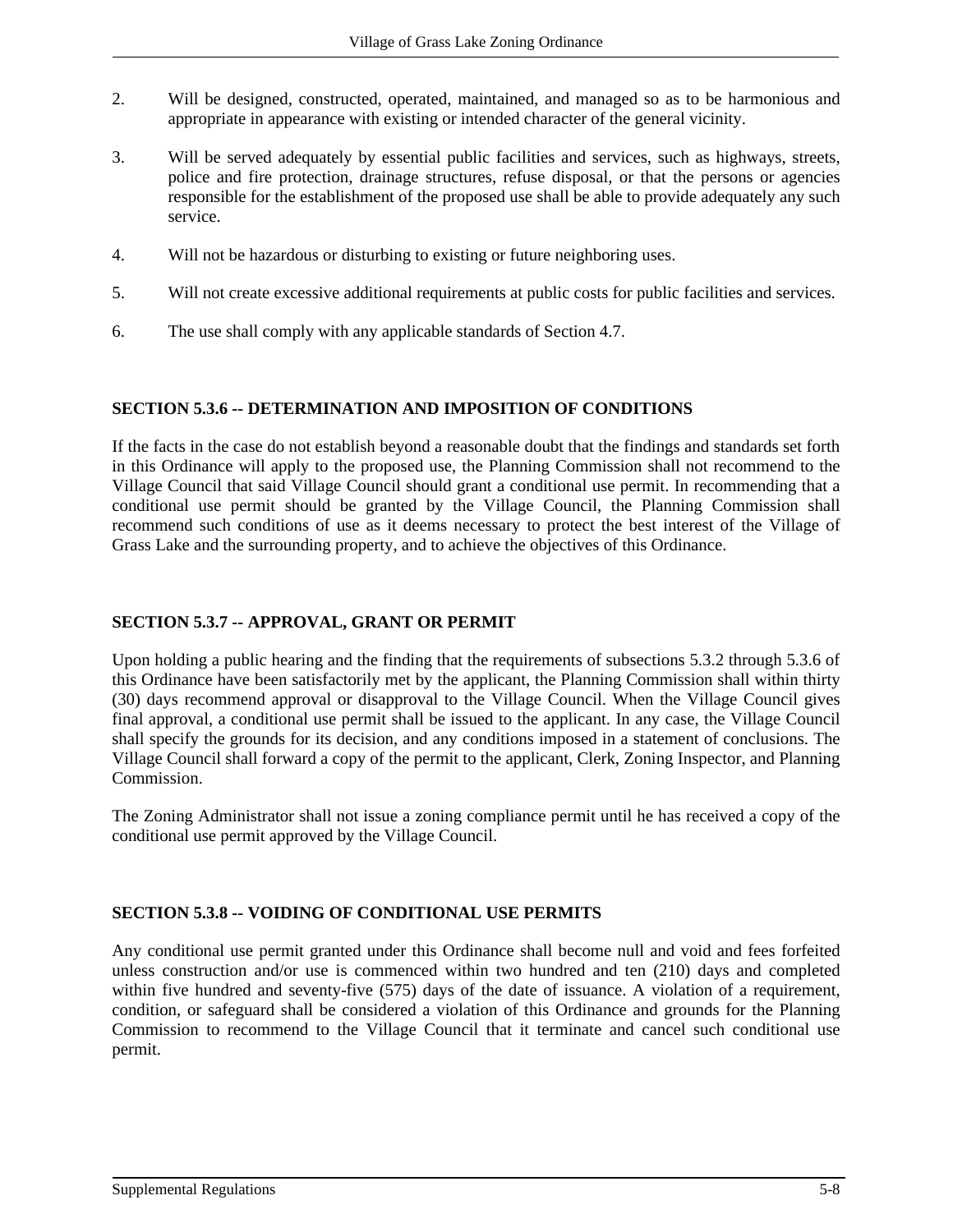### **SECTION 5.4 -- OFF-STREET PARKING REQUIREMENTS**

In all districts, there shall be provided at the time any building, structure, or use is established, enlarged, or increased in capacity, off-street parking spaces for motor vehicles with the requirements herein specified. Such off-street spaces shall be maintained and shall not be encroached upon by structures or other uses so long as the principal building, structure, or use remains, unless an equivalent number of such spaces are provided elsewhere in conformance with this Ordinance.

#### **SECTION 5.4.1 -- PLANS**

Plans and specifications showing required off-street parking spaces, including the means of access and interior circulation, shall be submitted to the zoning inspector for review at the time of application for a zoning compliance permit for the erection or enlargement of a building, or, in the case of existing buildings, when the use increases or changes (e.g., from residential to office). (Amended, effective December 30, 2000)

#### **SECTION 5.4.2 -- LOCATION OF OFF-STREET PARKING AREAS**

Required off-street parking facilities shall be located on the same lot as the principal building or on a lot within three hundred (300) feet of the lot. In the CBD, this distance shall be six hundred (600) feet. This distance specified shall be measured from the nearest point of the parking facility to the nearest point of the lot occupied by the building or use that such facility is required to serve. (Amended, effective May 20, 2009.)

#### **SECTION 5.4.3 -- PARKING IN RESIDENTIAL DISTRICTS**

Parking of motor vehicles in residential districts shall be limited to passenger vehicles, and not more than one (1) commercial vehicle of the light delivery type, not to exceed one (1) ton shall be permitted per dwelling unit. The parking of any other type of commercial vehicle, except for those parked on school or church property, is prohibited in a residential zone.

The parking of licensed and operable passenger vehicles shall be permitted in a garage, driveway, parking lot or street, but vehicles may not be parked in lawn areas. The parking or storage of inoperable, or unlicensed vehicles or vehicle parts shall be prohibited, except within an enclosed building. (Amended, effective May 20, 2009.)

#### **SECTION 5.4.4 -- OFF-STREET PARKING AREA DESIGN**

- 1. Each off-street parking space for automobiles shall be a minimum of nine (9) feet by twenty (20) feet in area, exclusive of access drives or aisles, and shall be of useable shape and condition.
- 2. There shall be provided a minimum access drive of ten (10) feet in width, and where a turning radius necessary, it will be of such an arc as to reasonably allow an unobstructed flow of vehicles.
- 3. Parking aisles for automobiles shall be of sufficient width to allow a minimum turning movement in and out of parking space. The minimum width of such aisles shall be: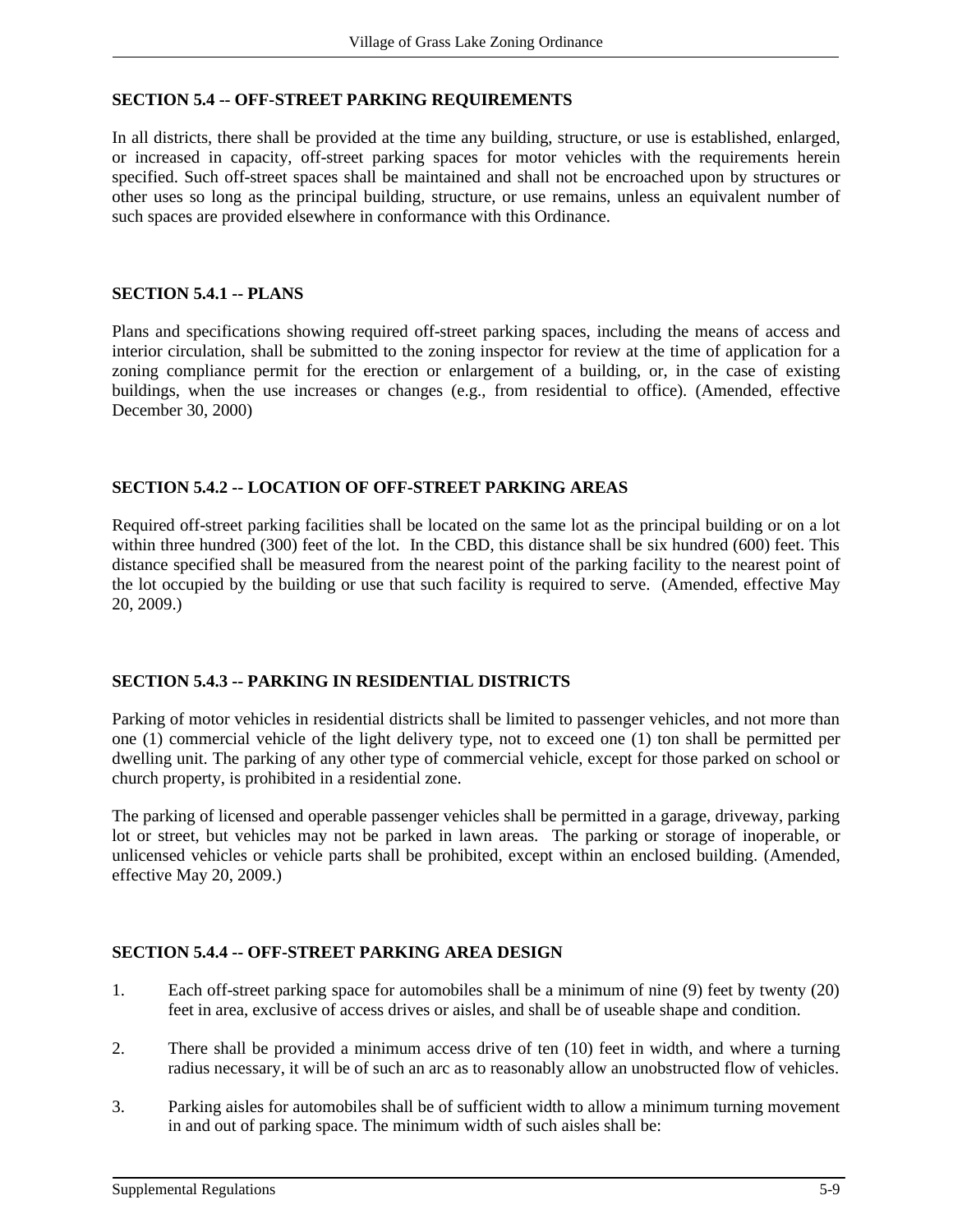- A. For ninety (90) degree of perpendicular parking, the aisle shall not be less than twentytwo (22) feet in width.
- B. For sixty (60) degree parking, the aisle shall not be less than eighteen (18) feet.
- C. For forty-five (45) degree parking, the aisle shall not be less than thirteen (13) feet in width.
- D. For parallel parking, the aisle shall not be less than ten (10) feet in width.
- 4. All off-street parking spaces shall not be closer than five (5) feet to any property line, except where a wall, fence, or compact planting strip exists as a parking barrier along the property line.
- 5. All off-street parking areas shall be drained so as to prevent runoff onto abutting properties and shall be constructed of materials which will have a dust-free surface resistant to erosion.
- 6. Any lighting fixtures used to illuminate any off-street parking area shall be so arranged as to reflect the light away from any adjoining residential lot or institutional premises.
- 7. All off-street parking areas that make it necessary for vehicles to back out directly into a public road are prohibited, provided that this prohibition shall not apply to off-street parking areas of one- or two-family dwellings.

# **SECTION 5.4.5 -- COLLECTIVE PARKING**

Requirements for the provision of parking facilities with respect to two or more property uses of the same or different types may be satisfied if the permanent allocation of the requisite number of spaces designated is not less than the sum of individual requirements.

## **SECTION 5.4.6 -- DETERMINING REQUIREMENTS**

For the purposes of determining off-street parking requirements the following units of measurement shall apply:

- 1. **Floor Area:** In the case where floor area is the unit for determining the required number of offstreet parking spaces, said unit shall mean the gross floor area as defined in Section 2.2 (x).
- 2. **Places of Assembly:** In stadiums, sports arenas, churches, and other places of assembly in which those in attendance occupy benches, pews, or other similar seating facilities, each eighteen (18) inches of such seating facilities shall be counted as one (1) seat. In cases where a place of assembly has both fixed seats and open assembly area, requirements shall be computed separately for each type and added together.
- 3. **Fractions:** When units of measurement determining the number of required parking spaces result in requirement of a fractional space, any fraction up to and including one-half  $(\frac{1}{2})$  shall be disregarded and fractions over one-half (½) shall require one (1) parking space.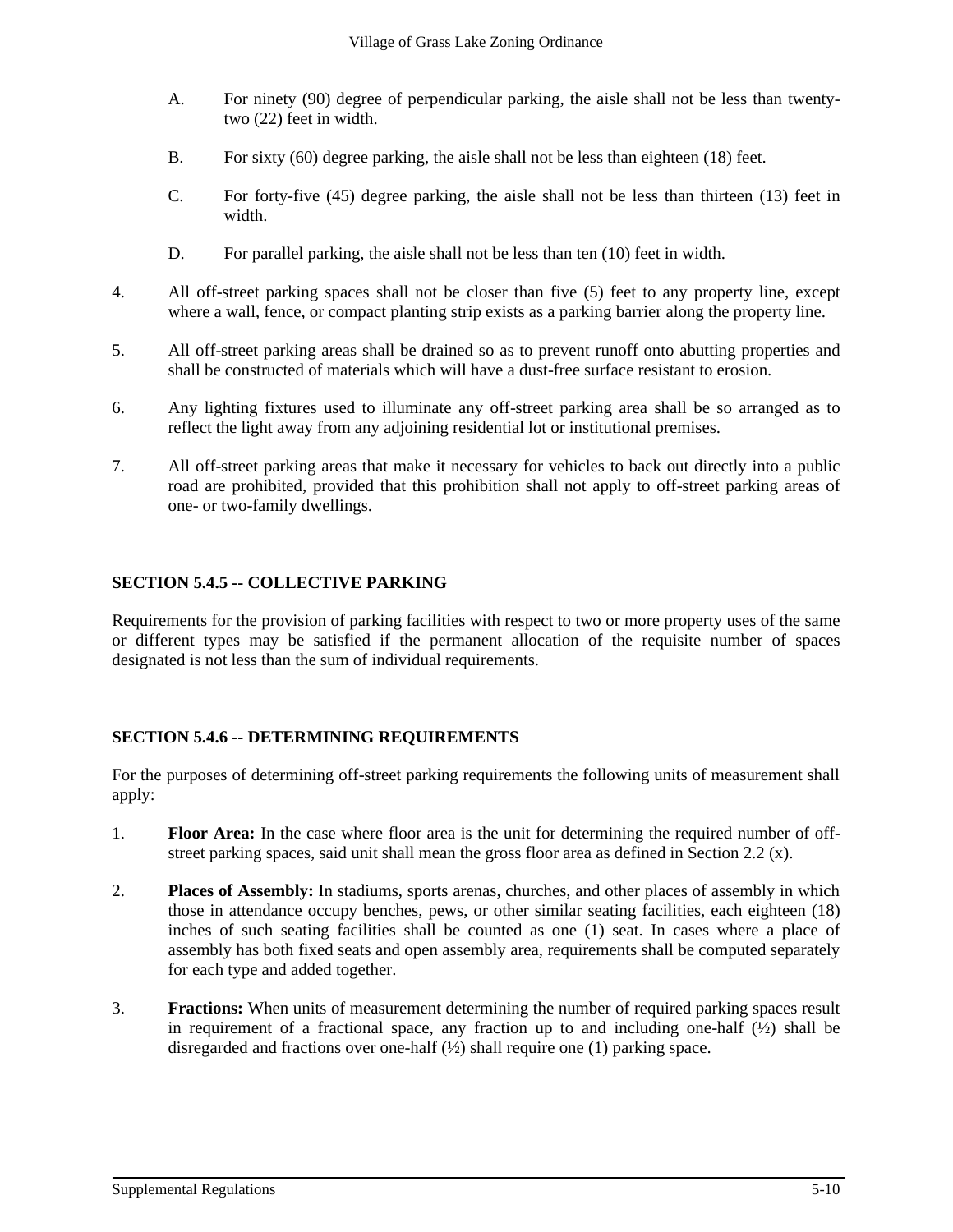# **SECTION 5.4.7 -- SCHEDULE OF OFF-STREET PARKING SPACES**

The minimum required off-street parking spaces shall be set forth in the following Schedule of Off-Street Parking Spaces. Where a use is not specifically mentioned, the parking requirements of a similar or related use shall apply.

| <b>USE</b>                                                                                                                                  | <b>NUMBER OF PARKING</b><br><b>SPACES</b> |
|---------------------------------------------------------------------------------------------------------------------------------------------|-------------------------------------------|
| A. Dwellings                                                                                                                                |                                           |
| One- and two-family, each dwelling unit                                                                                                     | $\overline{2}$                            |
| Multiple-family, each dwelling unit                                                                                                         | $1\frac{1}{2}$                            |
| <b>B. Places of Public Assembly</b>                                                                                                         |                                           |
| Auditorium, other than school, each four seats                                                                                              | 1                                         |
| Bowling alley, each alley                                                                                                                   | 8                                         |
| Business and technical schools, each three students enrolled (day or night classes),                                                        | 1                                         |
| whichever is greater                                                                                                                        |                                           |
| Churches, for each four seats                                                                                                               | 1                                         |
| Civic or social club, for each 150 square feet of floor area used for assembly room                                                         | 1                                         |
| Colleges and universities, for each three students enrolled                                                                                 | 1                                         |
| Community center, for each 100 square feet of floor area used for assembly                                                                  | 1                                         |
| Dance hall, studio, skating rink, each 100 square feet of floor area used for<br>assembly by public                                         | 1                                         |
| Junior high and elementary schools, each nine auditorium seats                                                                              | 1                                         |
| Library, museum and art gallery, each five seats                                                                                            | 1                                         |
| Mortuary or funeral home, each 50 square feet of floor area used for assembly<br>room (services)                                            | 1                                         |
| Senior high schools, each four students                                                                                                     | 1                                         |
| Stadium or sports arena, each four seats                                                                                                    | 1                                         |
| Theater, each four seats                                                                                                                    | 1                                         |
| C. Hotels, motels, bed and breakfasts and tourist homes, per sleeping unit<br>bedroom plus one space for each employee at the maximum shift |                                           |
| D. Private clubs, lodge or halls, for each 150 square feet of floor area used for<br>assembly                                               | 1                                         |
| E. Hospitals, Institutions and Clinics                                                                                                      |                                           |
| Hospital, for each patient bed                                                                                                              | 1                                         |
| Sanitarium and convalescent home, for each two beds                                                                                         | 1                                         |
| Homes for aged and children's homes, for each three persons in residence                                                                    | 1                                         |
| Medical and dental clinic or office, for each 200 square feet of gross floor area                                                           |                                           |
| F. Offices, all types except doctor and dentists, for each 250 square feet of                                                               | 1                                         |
| gross floor area<br>G. General business and service establishments, for each 250 square feet of                                             | 1                                         |
| sales space (loading and unloading not included in parking space)                                                                           |                                           |
| H. Restaurant, bar, grill, tavern, dining room of hotel or motel, dairy bar and                                                             | 1                                         |
| other eating establishments, for each 125 square feet of floor area or every<br>two seats, whichever is greater                             |                                           |
| I. Manufacturing, processing and/or fabrication, warehouse and storage                                                                      | 1                                         |
| facilities and experimental laboratories, for each two employees on maximum<br>shift                                                        |                                           |
| J. Golf Courses, for each hole. In addition, accessory uses customarily                                                                     |                                           |
| associated with golf courses shall be calculated separately                                                                                 |                                           |
|                                                                                                                                             |                                           |

(Amended, effective May 20, 2009.)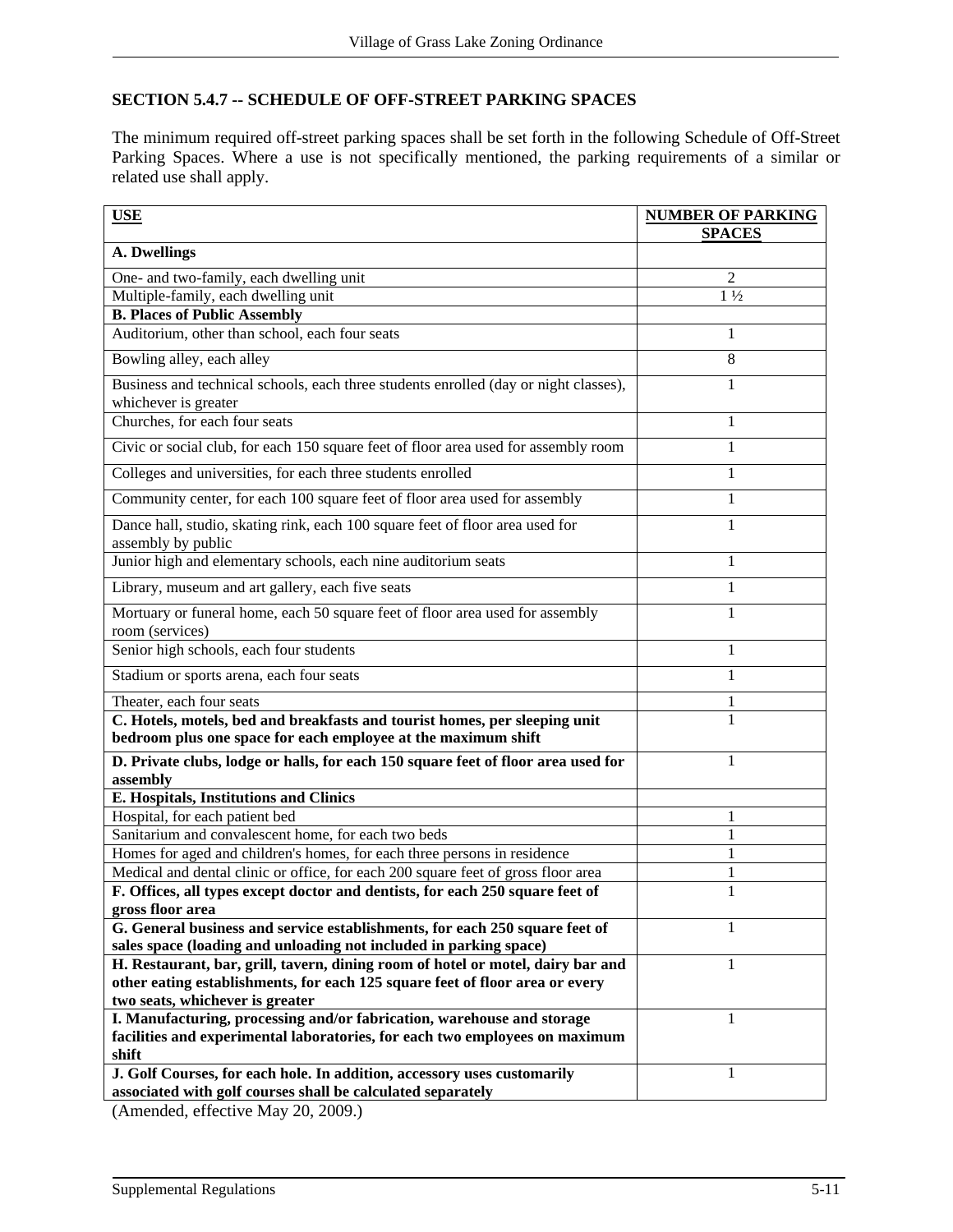### **SECTION 5.4.8 -- EXCEPTION**

The parking requirements for all uses proposed on a lot shall be cumulative, unless the Planning Commission shall find that the parking requirements of a particular land use occur at different hours from those of other contiguous land uses, such that particular land use parking areas can be advantageously used during non-conflicting hours by the other contiguous land use, in which event the required parking spaces for such particular land use may be reduced by the Planning Commission to a minimum of the greatest number of spaces required for any of such contiguous land uses.

### **SECTION 5.4.9 -- OFF-STREET PARKING REQUIREMENTS IN CENTRAL BUSINESS DISTRICT (CBD)**

In recognition of the unique characteristics of the downtown area, the following regulations apply to all uses listed as conditional uses under Section 4.6.3 of this Ordinance. Unless specifically superseded by regulations found within this Section, the regulations found within Section 5.4 (Off Street Parking Requirements) shall apply.

- 1. **Parking Lot Location.** Parking may be provided on-site. However, if insufficient space is available on-site, parking may be provided off-site provided that the parking lot intended to serve a structure or use is located no farther than six hundred (600) feet from the structure or use intended to be served by such parking lot. This distance shall be measured from the nearest point of the parking facility to the nearest point of the lot occupied by the building or use that such facility is required to serve.
- 2. **Dedication of Off-Site Parking Lots.** In the event that a private off-site parking area is to be used in order to serve a given use or structure, it shall be so dedicated to such use or structure through a written instrument such as a covenant or deed or similar written agreement.
- 3. **Parking Space Requirements for CBD Uses or Structures.** After performing the calculation to determine the required number of parking spaces from Section 5.4.7, Schedule of Off-Street Parking, one (1) required parking space shall be deducted from the required number of parking spaces for each fifteen (15) feet of frontage that a lot or tract has on a street with municipal onstreet parking provided.

#### **SECTION 5.5 -- OFF-STREET LOADING AND UNLOADING REQUIREMENTS**

In connection with every commercial and industrial building, structure, or use hereafter erected, there shall be provided on the same lot with such buildings, off-street loading and unloading space.

#### **SECTION 5.5.1 -- PLANS**

Plans and specifications showing required loading and unloading spaces including the means of ingress and egress and interior circulation shall be submitted to the Zoning Inspector for review at the time of application for a zoning compliance permit.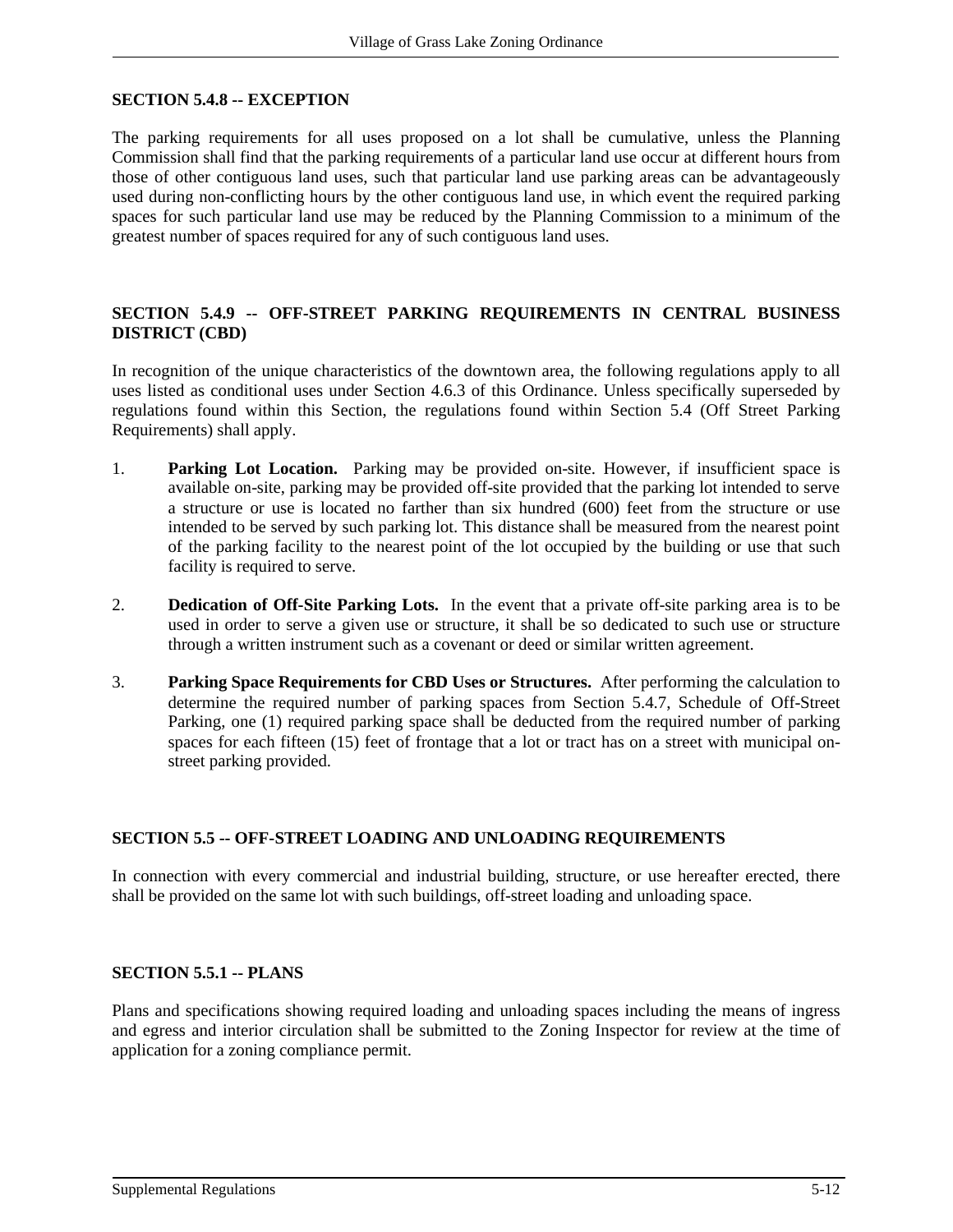# **SECTION 5.5.2 -- OFF-STREET LOADING AREA DESIGN**

- 1. Each off-street loading and unloading space shall not be less than ten (10) feet in width and fiftyfive (55) feet in length and not less than fifteen (15) feet in height clearance.
- 2. Any loading-unloading space shall not be closer than fifty (50) feet to any other lot located in any residential district unless wholly within a completely enclosed building or unless enclosed on all sides by a wall fence, or compact planting not less than six (6) feet in height.
- 3. All off-street loading and unloading facilities that make it necessary to back out directly into a public road shall be prohibited.

#### **SECTION 5.5.3 -- OFF-STREET LOADING AREA SPACE REQUIREMENTS**

- 1. In the case of mixed uses on one lot or parcel, the total requirements for off-street loadingunloading facilities shall be the sum of the various uses computed separately.
- 2. All retail sales facilities having over five thousand (5,000) square feet of gross floor area shall be provided with at least one (1) off-street loading-unloading space, and for every additional twenty thousand (20,000) square feet of gross floor space, or fraction thereof, one (1) additional loadingunloading space.
- 3. All industrial and wholesale commercial land uses shall provide one (1) loading space for each ten thousand (10,000) square feet of floor space, with a minimum of not less than two (2) loading spaces.

## **SECTION 5.6 -- OUTDOOR STORAGE OF MATERIALS**

The outdoor storage of abandoned, discarded, unused, unusable or inoperative vehicles, appliances, furniture, equipment, or material shall be regulated as follows:

- 1. On any lot in any residential district the owner or tenant, but not for hire or business, shall locate and store such materials within a completely enclosed building;
- 2. On any lot in any commercial or industrial district whether or not for hire or for business, shall locate and store such materials within a completely enclosed building or within an area surrounded by a solid, unpierced fence or wall not to exceed six (6) feet in height, and not closer to the lot lines than the minimum yard requirements for buildings permitted in said districts;
- 3. Nothing in this Ordinance shall permit the storage or parking of any vehicle or non-permanent structure within the required front yard of any lot within a residential district, except that the parking of passenger vehicles on a driveway located on private property shall not be prohibited; and
- 4. This section is in no way intended to contradict the Village of Grass Lake ordinance on Storage of Motor Vehicles.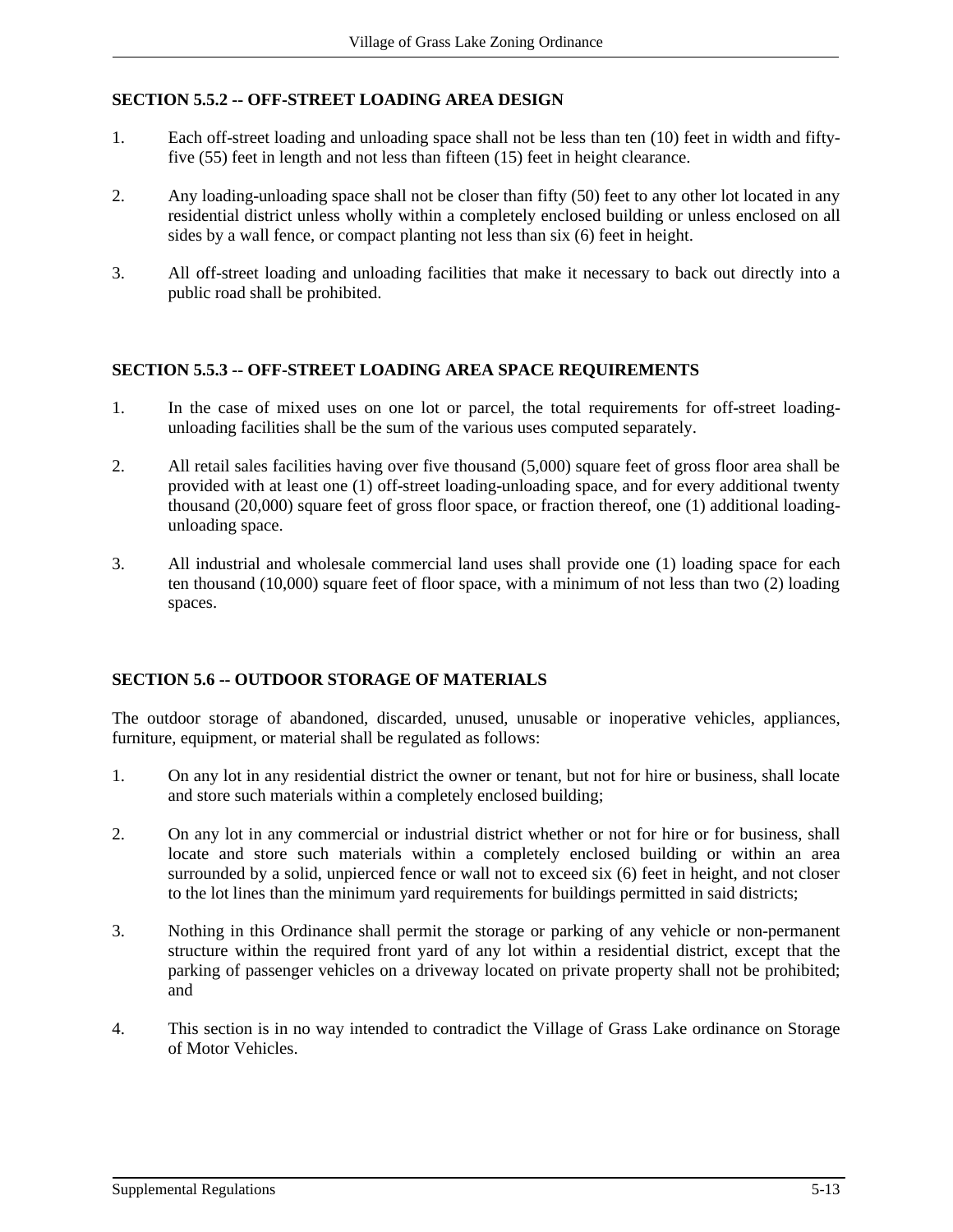# **SECTION 5.7 -- VISIBILITY AT INTERSECTIONS**

On any corner lot in any zoning district requiring front and side yards, no fence, wall, hedge, screen, sign, structure, vegetation, or planting shall be allowed to impede vision between a height of three (3) feet and eight (8) feet above the centerline grades within the triangular area formed by the intersecting street rightof-way lines and a straight line joining the two (2) street lines at points which are thirty (30) feet distant from the point of intersection, measured along the street right-of-way line.

#### **SECTION 5.8 -- HOME BUSINESS**

A home business shall be incidental and secondary to the use of the dwelling unit or accessory structure for business purposes. The following additional conditions shall be observed:

- 1. Home businesses shall be conducted solely by persons residing at the residence and/or with the assistance of one person who does not reside on the premises.
- 2. All business activity shall take place within the interior of the dwelling or an accessory structure. There shall be no exterior storage of materials or equipment.
- 3. No alteration to the exterior of the residential dwelling, accessory building(s), or yard that alters the residential character of the premises is permitted. Only a personal driveway may be used and no parking lots can be created for use by the business.
- 4. The home business shall not have the effect of increasing the land use intensity, including the volume of pedestrian or vehicular traffic beyond that normally generated by homes in a residential neighborhood.
- 5. No article shall be sold or offered for sale on the premises except that which is prepared or produced by the home business.
- 6. No equipment or process shall be used in a home business which generates noise, vibration, glare, fumes, odor or electrical interferences that create a nuisance to persons off the premises. This includes electrical devices which create visible or audible interferences with radio or television receivers or fluctuations in line voltages off the premises.
- 7. No hazard of fire, explosion, radioactivity, or chemical contamination shall exist at any time.
- 8. A home business shall be permitted one (1) sign as specified in Section 5.15.3. (Amended, effective September 27, 1999.)

#### **SECTION 5.9 -- FENCES**

Fences which enclose property shall comply with the following regulations:

- 1. General Fence Standards
	- A. Fences are to be made of wood, metal, masonry, or other commonly recognized fencing materials with each fence section securely anchored. Within the C-2 district, only wood, wrought-iron, masonry, or other materials approved by the Planning Commission can be used.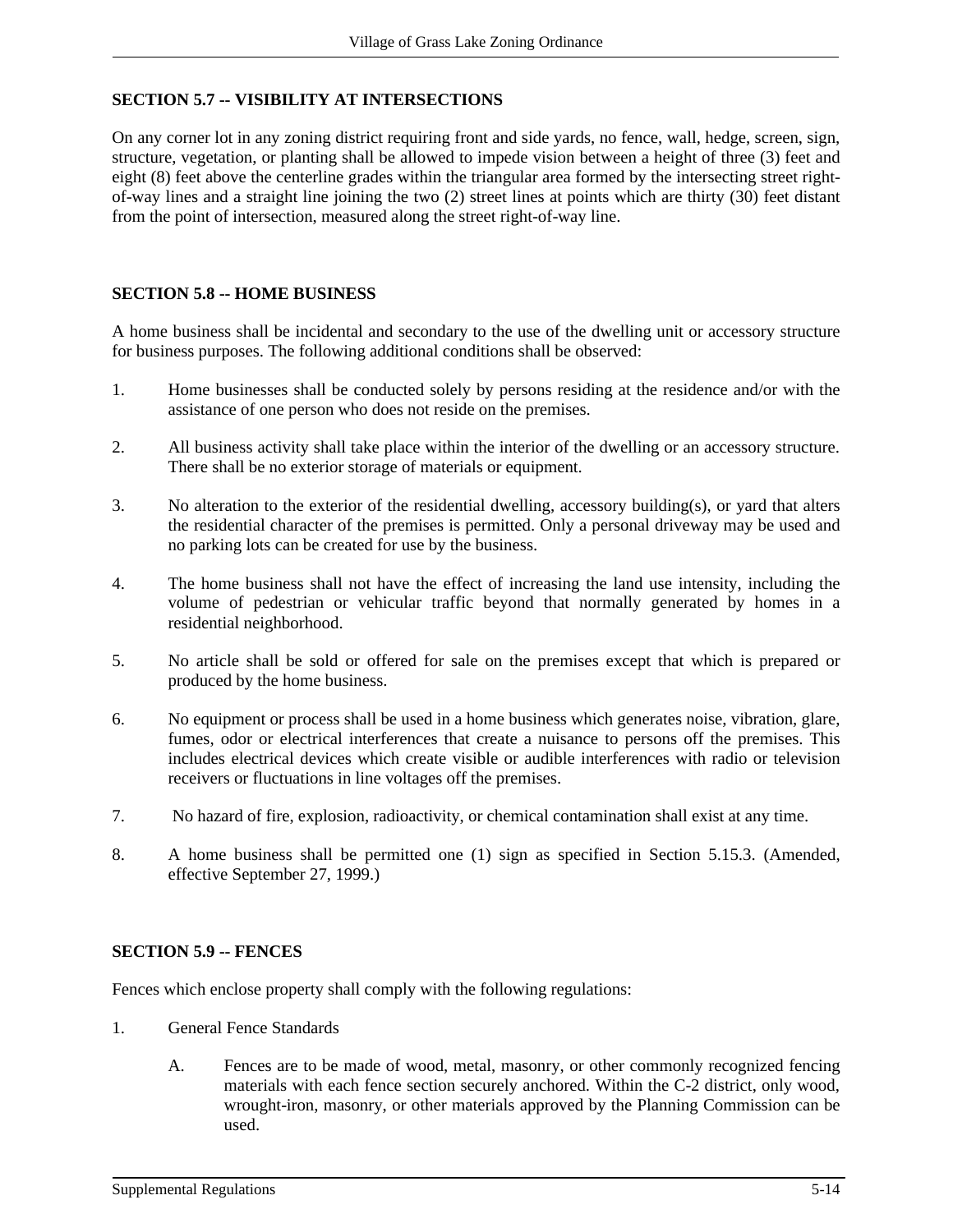- B. Fences shall not contain electric current, or charges of electricity unless the property abuts agriculturally-used land.
- C. Barbed wire, chicken wire, and razor wire are prohibited.
- D. No fence, wall, tree, or shrub shall be erected, placed, established or maintained on any corner lot which will obstruct the view of a driver of a vehicle approaching the intersection as proscribed in Section 5.7, Visibility at Intersections. (Amended, effective September 27, 1999.)
- 2. Fences in Residential and Open Space Zoning Districts Except as otherwise regulated, fences in the R-1, R-2, and OS-1 zoning districts shall not exceed four (4) feet in height from the front property line of the property to the front of the dwelling. Fences shall not exceed six (6) feet in height from the front of the dwelling to the rear of the property line. Fences in the RM-1 Zoning District shall be constructed according to the regulations found in Section 4.10.b.1.
- 3. Fences in Commercial and Industrial Zoning Districts Except as otherwise regulated, fences in the C-1, C-2, and I-1 zoning districts shall not exceed four (4) feet in height from the front property line of the property to the front of the main building on the lot. Fences shall be a maximum of eight (8) feet in height from the front of the main building to the rear property line. Within the C-2 district, fences shall be aesthetically compatible with the general character of the downtown area. (Amended, effective December 8, 1994).

# **SECTION 5.10 - ACCESSORY BUILDINGS**

Accessory buildings, except as otherwise permitted in this Ordinance, shall be subject to the following regulations:

- 1. Where the accessory building is structurally attached to a main building, it shall be subject to and must conform to all regulations of this Ordinance applicable to main buildings.
- 2. Detached accessory buildings shall not be erected in any required yard except a rear or side yard.
- 3. An accessory building shall follow height requirements as set forth in the district regulations.
- 4. No detached accessory building shall be located closer than ten (10) feet to any building nor shall it be located closer than eight (8) feet to any side or rear lot line. (Amended March 1, 2004)
- 5. Accessory buildings shall be constructed of materials similar to those of principal and accessory buildings in the surrounding area. In addition, accessory structures shall be compatible in design and appearance to principal and accessory buildings in the surrounding area.

## **SECTION 5.11 - TEMPORARY USE**

1. Circuses, carnivals, or other transient enterprises may be permitted in any district, upon approval by the Board of Appeals based upon finding that the location of such an activity will not adversely affect adjoining properties, nor adversely affect public health, safety, morals, and the general welfare.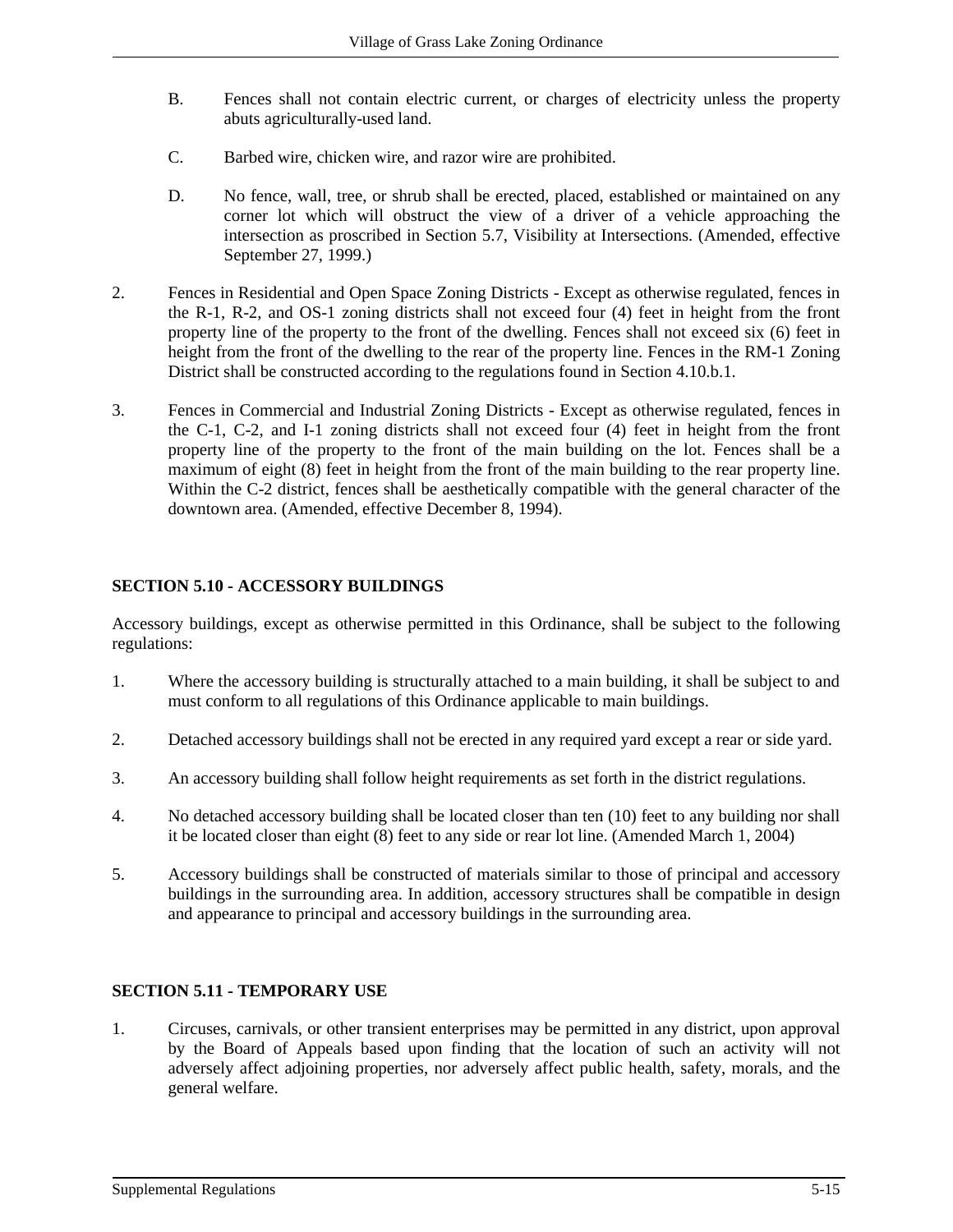2. Temporary Sales (garage sales, yard sales, and other such sales) may be permitted in any district provided that no such sales activity shall extend beyond seven (7) days in any thirty (30) day period.

#### **SECTION 5.12 -- ESSENTIAL SERVICES**

- 1. Nothing in this Ordinance shall prohibit the provision of essential service, provided the installation of such service does not violate any other applicable provision of this Ordinance.
- 2. Nothing in this section shall be construed to permit the erection, construction, or enlargement of any building, tower, or maintenance depot for provision of an essential service except as otherwise permitted in this Ordinance.

# **SECTION 5.13 -- CURB CUTS AND DRIVEWAYS**

Curb cuts and driveways may be located only upon approval by the Zoning Inspector and such other municipal, county, and state authorities as required by law; provided however, such approval shall not be given where such curb cuts and driveways shall unnecessarily increase traffic hazards.

## **SECTION 5.14 -- NATURAL DISASTERS**

In the event that a fire, wind storm, or other natural disaster creates physical damage to a structure or lot where the effect of this damage threatens the health, safety, or welfare of the public, the property shall be cleaned up in accordance with Chapter VIII (Nuisances) and Chapter IX (Dilapidated Buildings) of the Village of Grass Lake General Ordinances.

## **SECTION 5.15 -- SIGN REGULATIONS**

#### **SECTION 5.15.1 -- PURPOSE**

The Village of Grass Lake Sign regulations are hereby established in order to regulate the placement, height, setback, lighting, size, and type of signs placed within the Village of Grass Lake. Signs in the Village of Grass Lake shall be regulated herein in order to protect health, safety, and welfare; to enhance the appearance of the Village of Grass Lake; to protect property values; and to encourage the economic development of the Village of Grass Lake.

## **SECTION 5.15.2 -- GENERAL PROVISIONS**

1. No sign shall be erected at any location without a current permit being issued. Permit applications must demonstrate that the sign installation conforms to the requirements of this Ordinance. This requirement also includes mobile signs.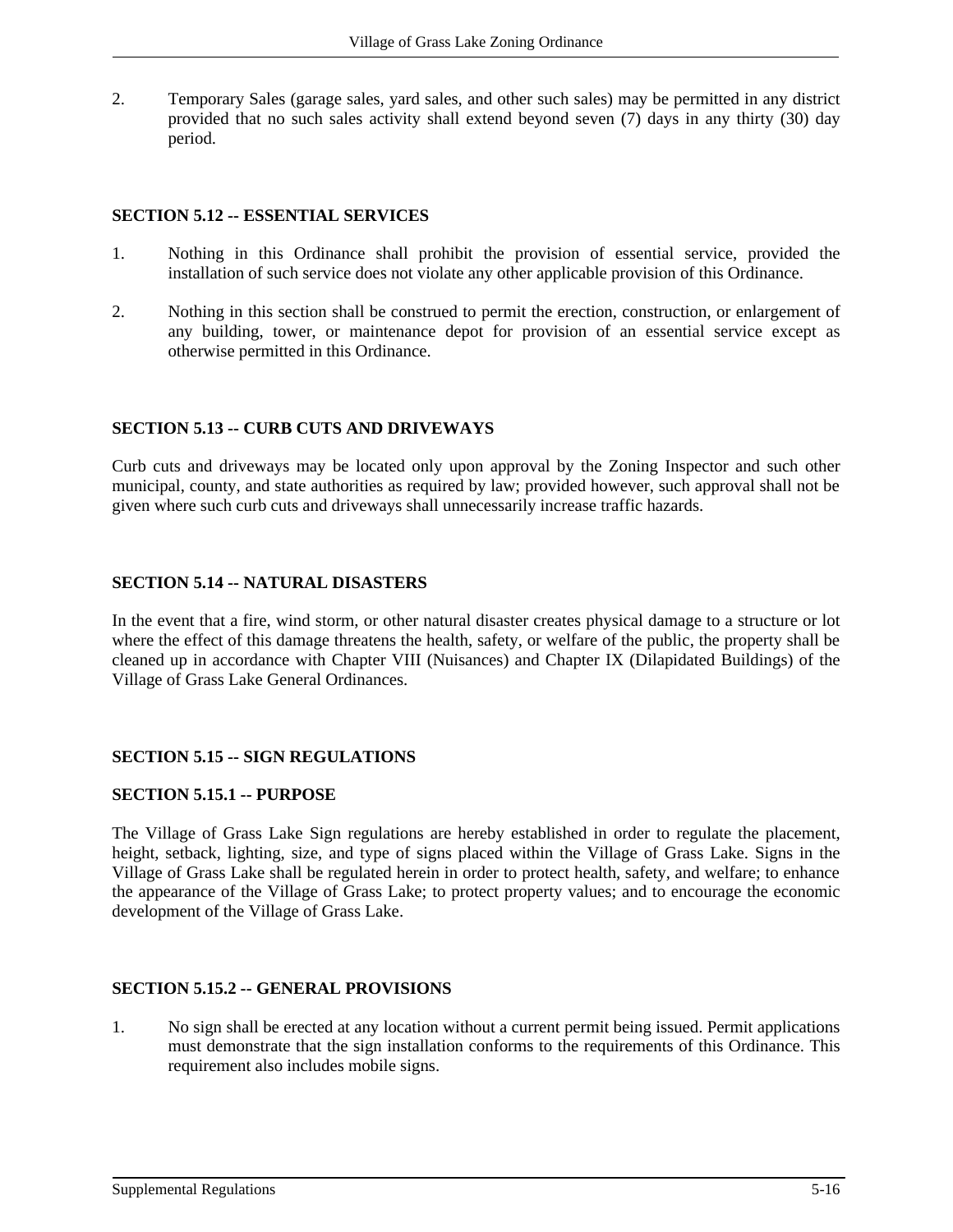- 2. No sign shall be erected at any location, where by reason of the position, size, shape, color, movement, or illumination, may interfere with or obstruct the view of traffic, nor shall any sign be confused with any authorized traffic sign, signal, or device.
- 3. All signs shall be designed, constructed, and maintained so as to be appropriate in appearance with the existing intended character of their vicinity so as not to change the aesthetic character of such area.
- 4. Illuminated signs shall follow the following guidelines:
	- A. No sign shall be illuminated by other than electrical means and all wiring shall satisfy Village of Grass Lake electrical codes.
	- B. The light from illuminated signs shall be shielded at its source in a manner that will not shine light on adjacent properties or onto abutting public streets.
	- C. Flashing, rotating, or moving lights shall be prohibited, except time and temperature signs.
- 5. Signs that are not expressly listed as permitted in this Ordinance are prohibited. The following are examples of prohibited signs:
	- A. Roof signs
	- B. Signs containing flashing, intermittent, or moving lights or with moving or revolving parts. This provision is not intended to exclude those signs which give the time or temperature, provided no other animated messages are displayed.
	- C. Signs affixed to trees, rocks, shrubs, or similar natural features, provided, signs denoting a site of historic significance may be allowed.
	- D. Signs which imitate traffic signals, traffic direction signs, or similar traffic control devices.
	- E. Temporary signs mounted upon trucks, vans, or other wheeled devices that identify the owner's occupation or livelihood. Signs permanently painted or otherwise displayed, including magnetic signs, upon a vehicle, licensed and operating on the public streets and highways, identifying the owner's occupation or livelihood, shall be permitted.
	- F. Signs in the public right-of-way or on public property unless specifically approved by the Village Council.
	- G. Any sign or sign structure which:
		- 1) Is structurally unsafe, or
		- 2) Constitutes a hazard to safety or health by reason of inadequate maintenance, dilapidation, or abandonment, or
		- 3) Is not kept in good repair.
	- G. Signs which make use of words such as "stop", "look", "danger", or any other words phrases, symbols, or characters, in such a manner as to interfere with, mislead or confuse traffic.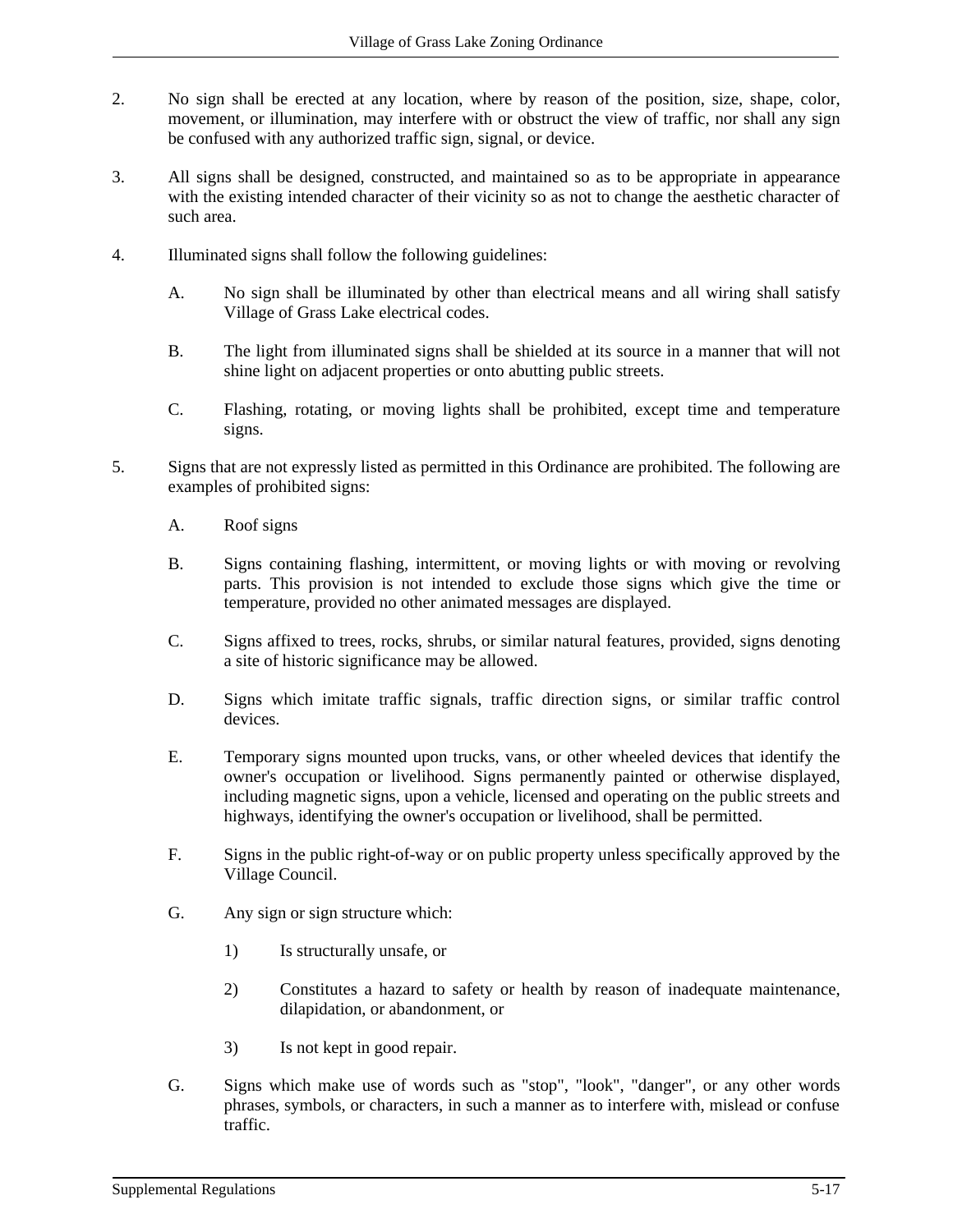- H. Any sign or other advertising structure containing any obscene, indecent, or immoral matter.
- I. Any sign unlawfully installed, erected, or maintained.
- 6. The following signs are permitted in all zoning districts:
	- A. One (1) nameplate not exceeding two (2) square feet in size; memorial signs or tablets may be up to six (6) square feet in size. Historical markers, cemetery stones, and house numbers are to be excluded from square footage requirement.
	- B. Political signs advocating or opposing candidates for public office or issue to be determined by election may be erected prior to an election. Such signs shall be erected on private property only and no less then one hundred (100) feet from any entrance to a building in which a polling place is located. All such signs shall be removed ten (10) days following election day.
	- C. Directional signs which indicate the direction of traffic flow. Directional signs shall not exceed two (2) square feet in size, shall contain no advertising, and may be illuminated.
	- D. Flags, bearing the official design of a nation, state, or municipality, educational institution, or service organization may be displayed provided that the flagpoles to which they are attached do not exceed thirty (30) feet in height.
- 7. Unless otherwise specifically stated, freestanding signs shall be set back a distance equal to onehalf  $(\frac{1}{2})$  of the appropriate front yard setback for the R-1, R-2, RM-1, C-1, and I-1 districts. Freestanding signs shall be set back a minimum of ten (10) feet in the C-1 and OS-1 districts. Freestanding signs shall not exceed twelve (12) feet to the top of the sign face and shall not exceed eight (8) feet in height to the bottom of the sign face.

## **SECTION 5.15.3 -- PERMITTED ON-SITE SIGNS IN R-1, R-2, RM-1, AND OS-1 DISTRICTS**

- 1. In addition to the signs mentioned in Section 5.15.2 (F), the following signs are permitted on-site in all residential zoning districts:
	- A. One (1) sign advertising the sale or lease of the lot or building on the lot not exceeding six (6) square feet in area. Further, the sign shall be removed within ten (10) days after the sale or transaction of the property or building has occurred.
	- B. One (1) on-site sign announcing a home business, boarding home, owner-occupied bed and breakfast establishment, day care facility, or funeral home (in R-2 and RM-1 districts only) with a maximum area of six (6) square feet. The sign shall be placed flat against the building, hung from a porch, displayed in a window, or placed in the ground parallel to the front of the dwelling within ten (10) feet of the front of the dwelling. Ground signs shall not exceed three (3) feet in height. (Amended, effective September 16, 1999.)
	- C. One (1) on-site sign advertising a recorded subdivision or development not to exceed eighteen (18) square feet in area. Such sign shall be removed after the sale after the sale of ninety (90%) percent of all lots or units within said subdivision or development.
	- D. One on-site sign identifying a school, synagogue, temple, church, park, public building, or other authorized use not to exceed eighteen (18) square feet in area.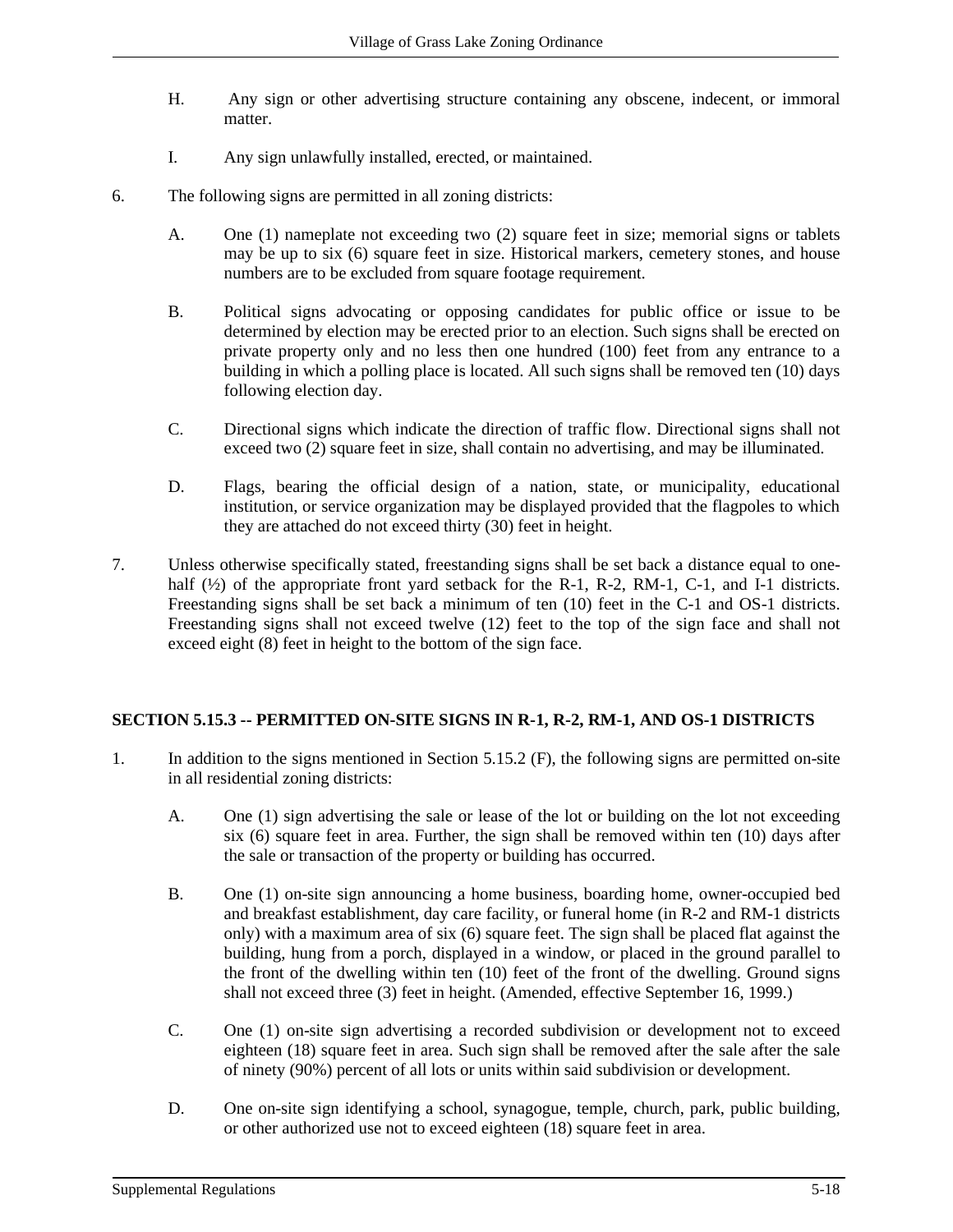- 2. In addition to those listed in Section 5.15.3 (1), the following sign is permitted in the RM-1 zoning district: One (1) on-site sign not having commercial connotations identifying a multiplefamily building or development or mobile home park, not to exceed eighteen (18) square feet in area.
- 3. In addition to those signs listed in Section 5.15.3 (1), the following signs are permitted in the OS-1 zoning district: One (1) on-site sign identifying a golf course not to exceed ten (10) square feet in area. In addition, a clubhouse, restaurant, bar, or any other such use customarily associated with, and secondary to the golf course, may provide one (1) sign not to exceed ten (10) square feet in area. Such sign(s) shall be set back a minimum of ten (10) feet from any property line.

## **SECTION 5.15.4 -- SIGNS PERMITTED IN COMMERCIAL AND INDUSTRIAL DISTRICTS**

In addition to those signs mentioned in Section 5.15.3 (1) the following signs are permitted in commercial and industrial zoning districts:

- 1. One (1) on-site free-standing identification sign may be erected for a shopping center or other integrated group of stores or commercial buildings. The area of said sign shall be based on one (1) square foot for each front foot of building, or buildings, for which it is established; however, it shall not exceed two-hundred (200) square feet in area.
- 2. For commercial and industrial uses there shall be permitted one (1) sign for the first one hundred fifty (150) feet of frontage. This sign shall have a maximum area of thirty-two (32) square feet in area. An additional sign is permitted for each one (1) foot to one hundred fifty (150) feet portion of lot frontage in excess of the first one hundred fifty (150) feet of frontage.
- 3. One wall sign provided that the following regulations are adhered to:
	- A. No wall sign shall be erected to extend above the wall to which it is attached, nor extend beyond the ends of the wall to which it is attached.
	- B. Signs shall have a maximum size of one (1) square foot of sign area for each one (1) foot of lineal street frontage of the lot upon which the building is located not to exceed thirtyfive (35) square feet.
- 4. Marquee, awning and canopy signs may be substituted in whole or part for permitted wall signs. The total square footage of marquee signs shall be deducted from the total permitted square footage of total wall sign area.
- 5. Interior window signs shall be permitted on each floor level and shall not exceed fifty (50) percent of the total window area on each floor level.

## **SECTION 5.15.5 -- NON-CONFORMING SIGNS**

Signs lawfully erected prior to the effective date of this Ordinance, which do not meet the standards of the Section may be maintained except as provided hereinafter. No non-conforming sign shall:

- 1. Be changed to another non-conforming sign;
- 2. Be modified so as to change the shape or size of the sign;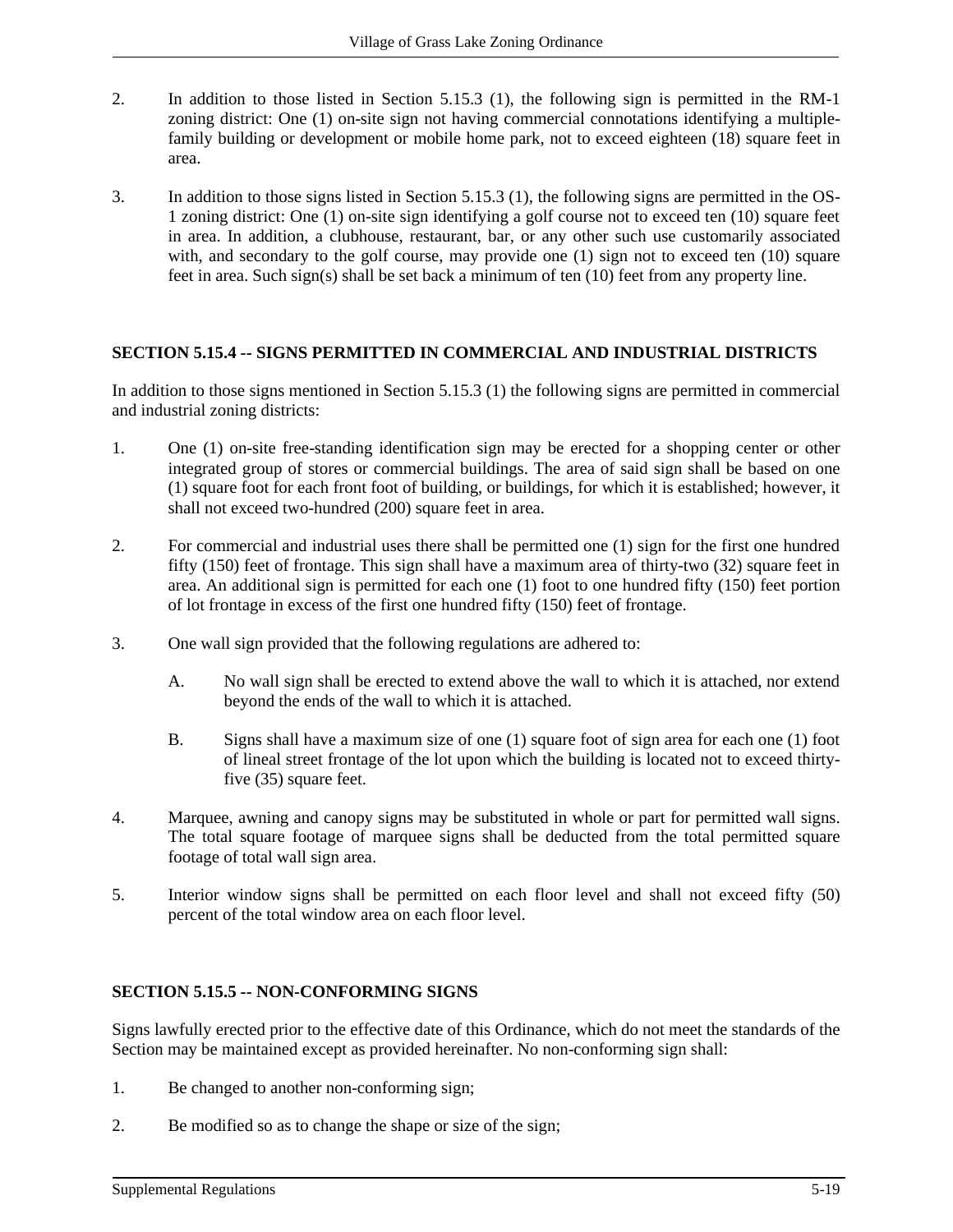- 3. Be repaired or re-erected after sustaining damage valued at more than fifty (50) percent of the costs of an identical new sign; or
- 4. Be moved to another location on the premises.

## **SECTION 5.15.6 -- ENFORCEMENT**

- 1. Public Nuisance Per Se Any sign which is erected, altered, or converted, and in violation of any of the provisions thereof is hereby declared to be a public nuisance per se, and may be abated by order of any court of competent jurisdiction.
- 2. If the Zoning Administrator shall find that any sign is maintained in violation of the provisions of this Section, he shall give written notice to the person owning or having the beneficial use of the sign or the property where the sign is located. If such person fails to alter or remove the sign so as to comply with this Section within thirty (30) days after such notice, the Zoning Administrator may cause such sign to be removed at the expense of the owner or the persons having the beneficial use of the property or sign. The Zoning Administrator may cause any sign which is immediate peril to persons or persons' property to be removed forthwith. These procedures are supplemental to other legal remedies as available for the enforcement of the Section.

# **SECTION 5.16 --UTILITIES**

## **SECTION 5.16.1 - LIGHTING**

- 1. All outdoor lighting shall be hooded or shielded to focus both the light and glare from such lights both onto the property and away from all adjoining property.
- 2. All Commercial and Industrial Projects: While artificial lighting may be of sufficient intensity to discourage vandalism and theft, it shall be so arranged as to reflect the light away from any adjoining residential property with an average maintained footcandle (AMF) lighting level of 1.0. Light rays emitted shall not shine directly into any adjacent or nearby residence. A lighting plan demonstrating compliance shall be submitted to the Planning Commission.
- 3. Within Condominium, Site Condominium, PUD projects, and Platted Subdivisions, a consistent type of pedestrian-scale lighting shall be provided along all sidewalks, within any off-street parking lots, and along road frontages.

## **SECTION 5.16.2 - UNDERGROUND WIRING**

Within all Condominium and Site Condominium projects, Planning Unit Developments (PUD), Planned Industrial Developments (PID), and Platted Subdivisions:

1. The owner/developer shall make arrangements for all distribution lines for electric, telephone, and cable TV service to be placed underground entirely through the project area. Such conduits or cables shall be placed within dedicated public rights-of-way or within private easements provided to such services companies by the developer. If, in the opinion of the Planning Commission, conditions exist which justify other means of distribution, these requirements may be altered to accommodate such conditions.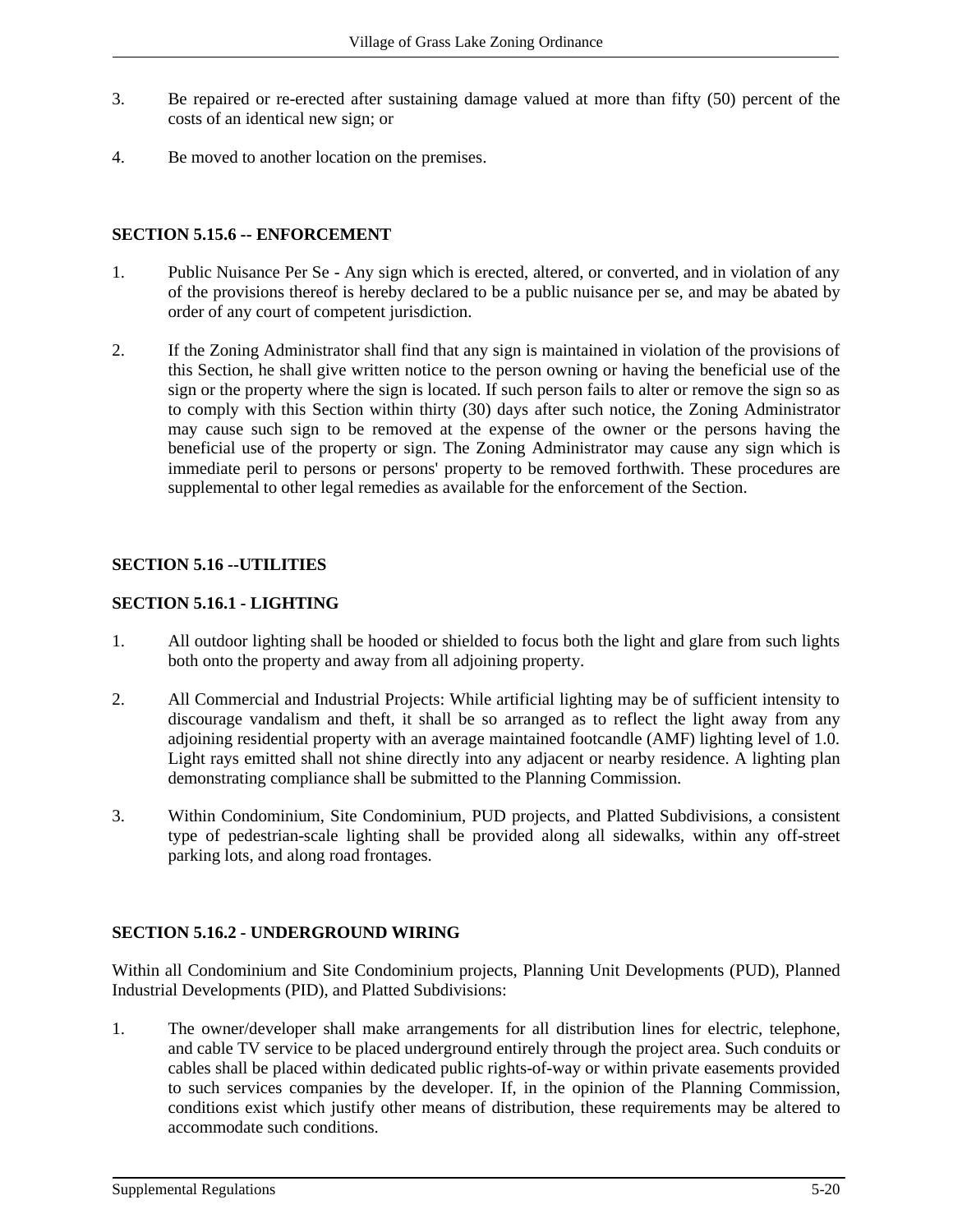- 2. Conduits or cables placed in a public right-of-way shall be planned so as not to conflict with other underground facilities.
- 3. All telephone and electrical facilities shall be constructed in accordance with construction standards approved by the Michigan Public Service Commission.
- 4. All drainage and underground utility installations which traverse privately owned property shall be protected by easements granted by the owner/developer.

## **SECTION 5.16.3 - SIDEWALKS/PEDESTRIAN CIRCULATION**

- 1. Site design of all Condominium and Site Condominium projects, Planned Unit Developments (PUD), Planned Industrial Developments (PID), and Platted Subdivisions shall demonstrate a special sensitivity to pedestrian circulation and safety.
- 2. Sidewalks at least five (5) feet wide shall be provided along both sides of a public street. The surface shall be concrete. (Effective June 4, 2009)
- 3. All commercial, industrial, and residential developments shall provide:
	- A. connections between all public sidewalks and building entrances
	- B. connections between public sidewalks adjacent to the development and those within the development. (Effective December 30, 2000)

## **SECTION 5.17 --SITE CONDOMINIUMS**

#### **SECTION 5.17.1 - PURPOSE**

Pursuant to authority conferred by the Condominium Act, Act 59 of 1978, as amended, all condominium plats must be approved by the Village of Grass Lake Planning Commission. A site plan shall be required for all site condominium projects. Each condominium unit shall be located within a zoning district that permits the proposed use.

#### **SECTION 5.17.2 - DEFINITIONS**

The following definitions shall apply in the construction and application of this section:

#### 1. **Area Line**

Front Yard Area Line - A line located at the outer edge of a limited common area associated with a particular building envelope. The front yard area line is the area line which runs most nearly parallel with the street or private road which provides access to the condominium lot.

Rear Yard Area Line - A line located at the outer edge of a limited common area associated with a particular building envelope. The rear yard area line is the area line lying opposite of the front yard area line.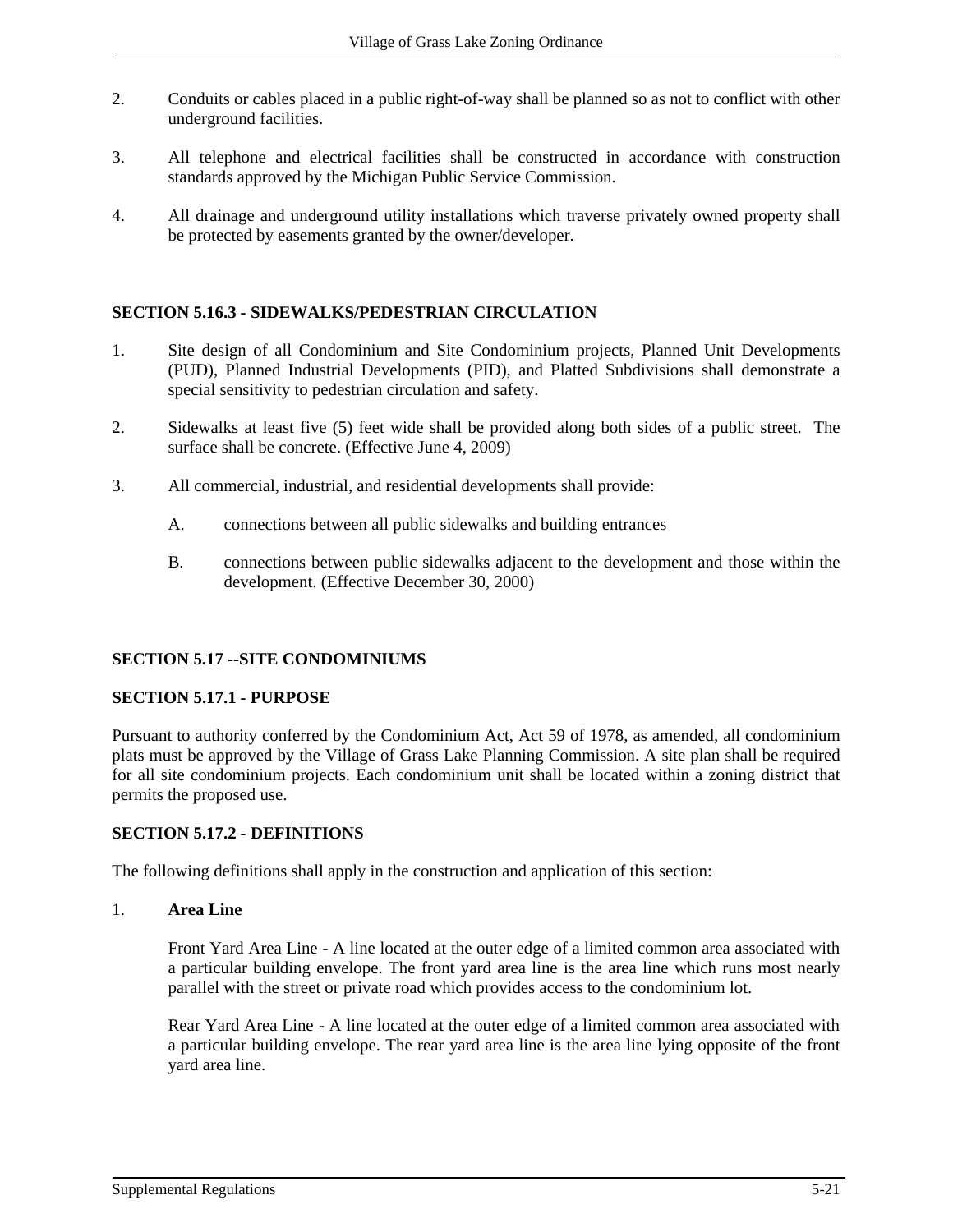Side Yard Area Line - A line located at the outer edge of a limited common area associated with a particular building envelope. The side yard area lines are those area lines which are neither front or rear yard area lines.

- 2. **Building Envelope** The principal structure intended for a building site, together with any attached accessory structures, e.g. in a residential development, the building envelope would refer to the house and any attached garage.
- 3. **Condominium Lot** The land in a condominium unit, together with the land in the adjacent and appurtenant limited common element, if there is such a limited common element.
- 4. **Condominium Plan** The site, survey and utility plans, floor plans; and sections as appropriate, showing the existing and proposed structures and improvements including the location thereof on the land. The condominium plan shall show the size, location, area, vertical boundaries, and volume of each unit comprised of enclosed air space. A number shall be assigned to each condominium unit. The condominium plan shall include the nature, location, and approximate size of the common elements.
- 5. **Condominium Unit** The portion of a condominium project designed and intended for separate ownership and use, as described in the master deed.
- 6. **Contractible Condominium** A condominium project from which any portion of the submitted land or buildings may be withdrawn pursuant to express provisions in the condominium documents and in accordance with this Ordinance and the Condominium Act.
- 7. **Convertible Condominium** A condominium project containing condominium units some or all of which were occupied before the establishment of the condominium project.
- 8. **Expandable Condominium** A condominium project to which additional land may be added pursuant to express provision in the condominium documents and in accordance with this Ordinance and the Condominium Act.
- 9. **Lot** The same as "Condominium Lot".
- 10. **Master Deed**  The condominium documents recording the condominium project as approved by the Zoning Administrator to which is attached as exhibits and incorporated by reference the approved by-laws for the project and the approved condominium subdivision plan for the project.
- 11. **Setback** The distance between the front, rear, or side yard area line and the portion of the condominium dwelling closest to that area line.

Front Yard Setback - The distance between the front yard area line and the condominium dwelling.

Rear Yard Setback - The distance between the rear yard area line and the condominium dwelling.

Side Yard Setback - The distance between the side yard area line and the condominium dwelling. (Amended, effective September 27, 1999.)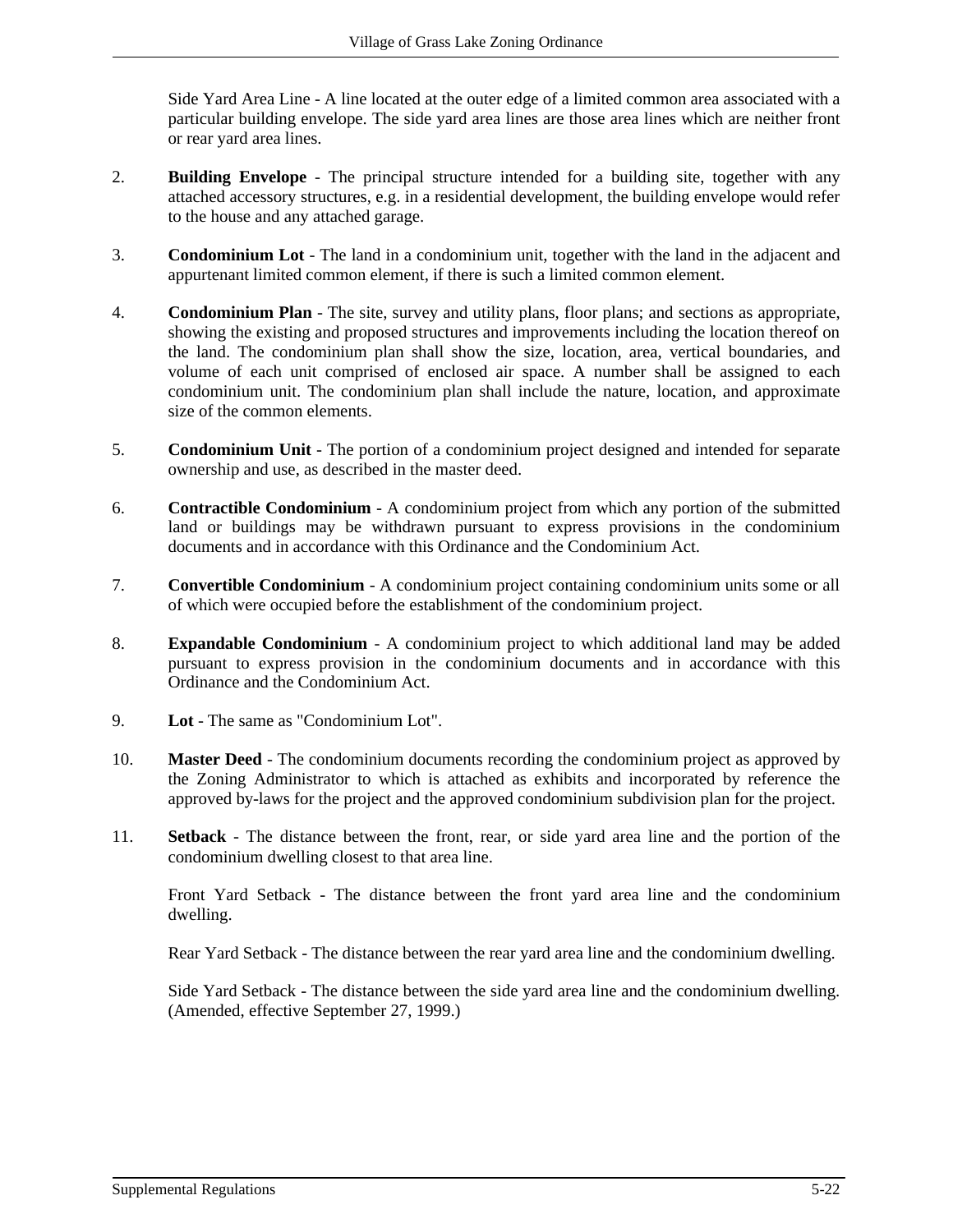# **SECTION 5.17.3 - CONDOMINIUM PLAN - REQUIRED CONTENTS**

- 1. All condominium plans shall include the information required by Section 66 of the Condominium Act and the following:
	- A. A survey plan of the condominium subdivision.
	- B. A flood plain plan, when appropriate.
	- C. A site plan showing the location, size, shape, area, and width of all condominium units.
	- D. A utility plan showing all sanitary sewer, water, and storm sewer lines and easements granted to the Village of Grass Lake for installation, repair, and maintenance of all utilities.
	- E. A street construction, paving, and maintenance plan for all private roads within the proposed condominium subdivision.
	- F. A storm drainage and stormwater management plan, including all lines, swales, basins, and other facilities.
- 2. **Easements for Utilities** The condominium plan shall include all necessary easements granted to the Village of Grass Lake for the purposes of constructing, operating, inspecting, maintaining, repairing, altering, replacing, and/or removing pipelines, mains, conduits, and other installations of a similar character (hereinafter collectively called "public structures") for the purpose of providing public utilities, including conveyance of sewage, water, and storm water run-off across, through, and under the property subject to said easement, and excavating and refilling ditches and trenches necessary for the location of said structures.
- 3. **Private Streets** If a condominium development is proposed to have private streets, they shall be developed to the minimum design, construction, inspection, approval, and other applicable standards and requirements of the Village of Grass Lake for a dedicated public street.
- 4. **Encroachment Prohibited** Encroachment of one condominium unit upon another, as described in Section 40 of the Condominium Act, shall be prohibited by the condominium by-laws and recorded as part of the master deed.
- 5. **Relocation of Boundaries** The relocation of boundaries, as described in Section 48 of the Condominium Act, shall conform to all setback requirements of this Ordinance for the district in which the project is located, shall be approved by the Zoning Administrator, and this requirement shall be made part of the by-laws and recorded as part of the master deed.
- 6. **Subdivision of Condominium Units** All individual condominium units shall conform to the requirements of this Ordinance for minimum lot width, lot area, and the building setback requirements shall be approved by the Zoning Administrator, and these requirements shall be made part of the by-laws and recorded as part of the master deed.
- 7. **Condominium Subdivision Layout, Design, and Approval** All condominium subdivision plans shall conform to the plan preparation requirements; review and approval procedures; design, layout, and improvements standards of Section 5.2 (Site Plan Review and Approval) of the Village of Grass Lake Zoning Ordinance. A deposit in the form of cash, certified check, or irrevocable bank letter of credit shall be made with the Village of Grass Lake if required by the Village Council to guarantee the installation and completion of any required public sanitary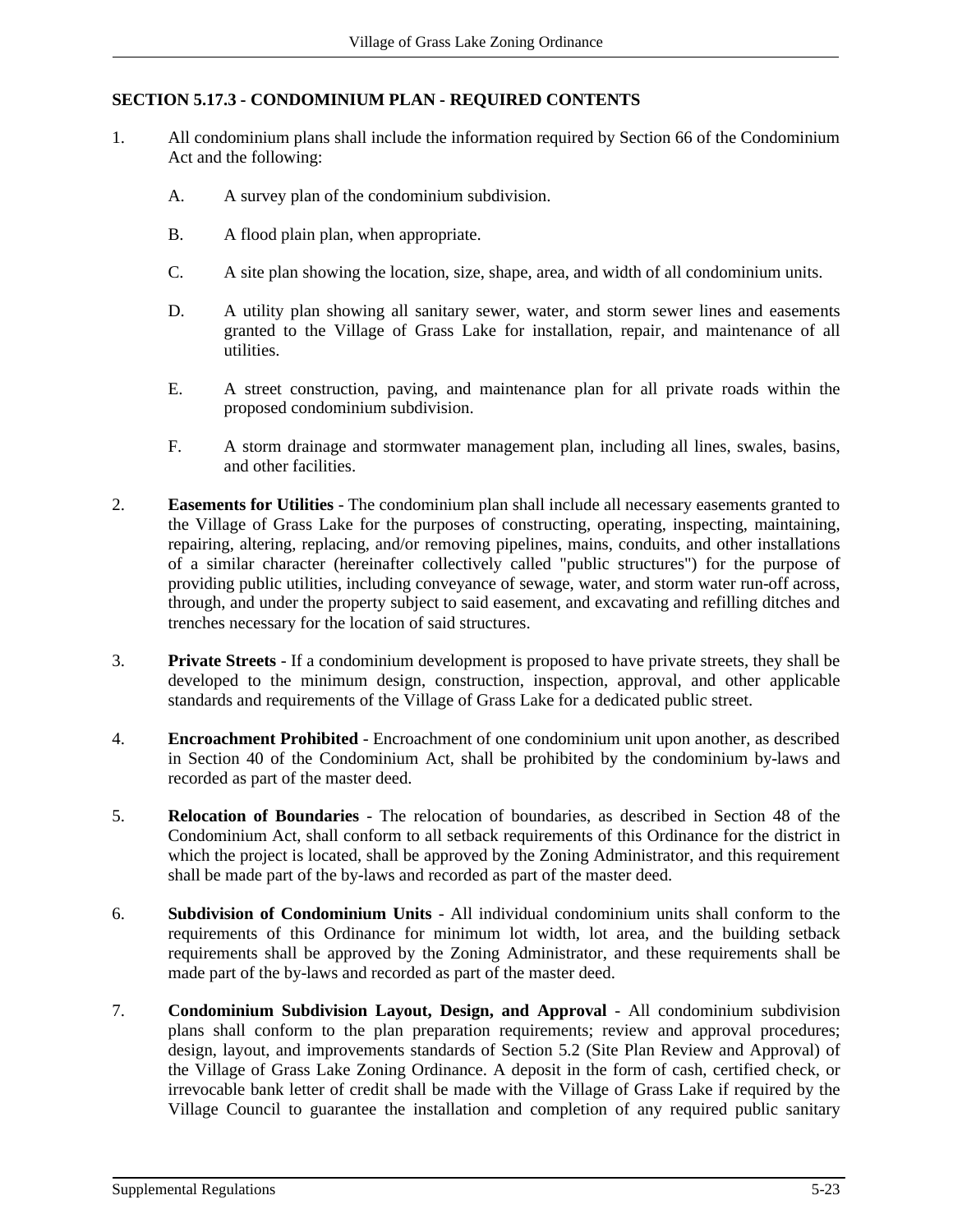sewer, water supply, and drainage facilities within a length of time agreed upon from the date of final approval of the condominium plan by the Planning Commission.

## **SECTION 5.17.4 CONDOMINIUM SUBDIVISION APPROVAL - ADDITIONAL REGULATIONS**

The following regulations shall apply to all condominium projects within the Village of Grass Lake:

- 1. **Initial Information** Concurrently with notice required to be given the Village of Grass Lake pursuant to Section 71 of Public Act 59 of 1978, as amended, a person, firm or corporation intending to develop a condominium project shall provide the following information with respect to the project:
	- A. The name, address, and telephone number of:
		- 1) All persons, firms, or corporations with an ownership interest in the land on which the condominium project will be located together with a description of the nature of each entity's interest (for example; fee owner, optionee, or land contract vendee).
		- 2) All engineers, attorneys, architects, or registered land surveyors associated with the project.
		- 3) The developer or proprietor of the condominium project.
	- B. The legal description of the land on which the condominium project will be developed together with the appropriate tax identification numbers.
	- C. The acreage content of the land on which the condominium project will be developed.
	- D. The purpose of the project (for example; residential, commercial, industrial, etc.).
	- E. Approximate number of condominium units to be developed in the subject parcel.
- 2. **Information to be Kept Current** The information shall be furnished to the Zoning Administrator and shall be kept updated until such time as a Certificate of Occupancy has been issued pursuant to the Village of Grass Lake Zoning Ordinance.
- 3. **Site Plans - New Projects, Master Deed, and Engineering and Inspections** Prior to recording of the master deed required by Section 72 of Public Act 59 of 1978, as amended (MCL 559, 108), the condominium project shall undergo site review and approval pursuant to Section 5.2 of the Village of Grass Lake Zoning Ordinance. In addition, the Village shall require appropriate engineering plans and inspections prior to the issuance of any Certificates of Occupancy.
- 4. **Site Plans - Expandable or Convertible Projects** Prior to expansion or conversion of a condominium project to additional land the new phase of the project shall undergo site plan review and approval pursuant to Section 5.2 of the Village of Grass Lake Zoning Ordinance.
- 5. **Master Deed, Restrictive Covenants, and "As Built" Survey to be Furnished** The condominium project developer or proprietor shall furnish the Zoning Administrator with the following: One (1) copy of the recorded master deed, one (1) copy of all restrictive covenants, and two (2) copies of an "as built survey". The "as built survey" shall be reviewed by the Zoning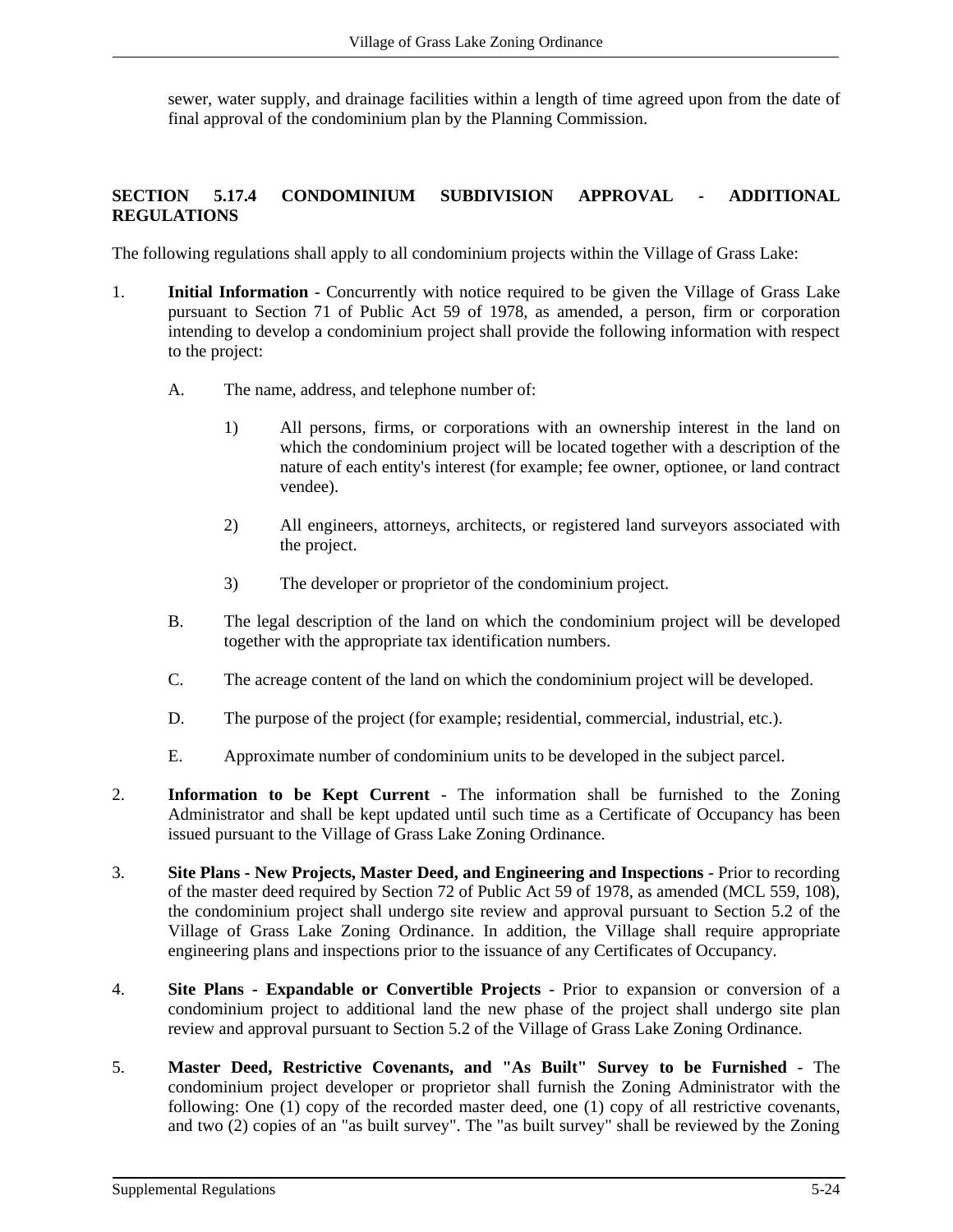Administrator for compliance with Village Ordinances. Fees for this review shall be established by resolution of the Village Council.

- 6. **Monuments Required** Site Condominium Projects All condominium projects which consist in whole or in part of condominium units which are building sites, mobile home sites, or recreational sites, shall be marked with monuments as provided in this subsection:
	- A. Monuments shall be located in the ground and made according to the following requirements, but it is not intended or required that monuments be placed within the traveled portion of a street to mark angles in the boundary of the Condominium project, if the angle points can be readily re-established by reference to monuments along the sidelines of the streets.
	- B. All monuments used shall be made of solid iron or steel bars at least one-half  $(\frac{1}{2})$  inch in diameter and thirty-six (36) inches long and completely encased in concrete at least four (4) inches in diameter.
	- C. Monuments shall be located in the ground at all angles in the boundaries of the condominium project; at the intersection lines of streets and at the intersection of the lines of streets with the boundaries of the condominium project and at the intersection of alleys with the boundaries of the condominium project; at all points of curvature, points of tangency, points of compound curvature, points of reverse curvature and angle points in the side lines of streets and alleys; at all angles of an intermediate traverse line and at the intersection of all limited common elements and common elements.
	- D. If the required location of a monument is an inaccessible place, or where the locating of a monument would be clearly impracticable, it is sufficient to place a reference monument nearby and the precise location thereof be clearly indicated on the plans and referenced to the true point.
	- E. If a point required to be monumented is on a bedrock outcropping, a steel rod, at least one-half  $\frac{1}{2}$  inch in diameter shall be drilled and grouted into solid rock to a depth of at least eight (8) inches.
	- F. All required monuments shall be placed flush with the final ground elevation where practicable.
	- G. All unit corners shall be monumented in the field by iron or steel bars or iron pipes at least eighteen (18) inches long and one-half (½) inch in diameter or other approved markers.
	- H. The Grass Lake Village Council may waive the placing of any of the required monuments and markers for a reasonable time, not to exceed one (1) year, on the condition that the proprietor deposits with the Village Clerk cash or a certified check, or irrevocable bank letter of credit turning to the Village of Grass Lake, whichever the proprietor selects, in any amount not less than fifty (\$50.00) dollars per monument and not less than two hundred (\$200.00) dollars in total. Such cash, certified check, or irrevocable bank letter of credit shall be returned to the proprietor upon receipt of a certificate by a surveyor that the monuments and markers have been placed as required within the time specified.
- 7. **Monuments Required** All Condominium Projects All condominium projects shall be marked at their boundaries with monuments meeting the requirements of Section 5.17.4 (F), above.